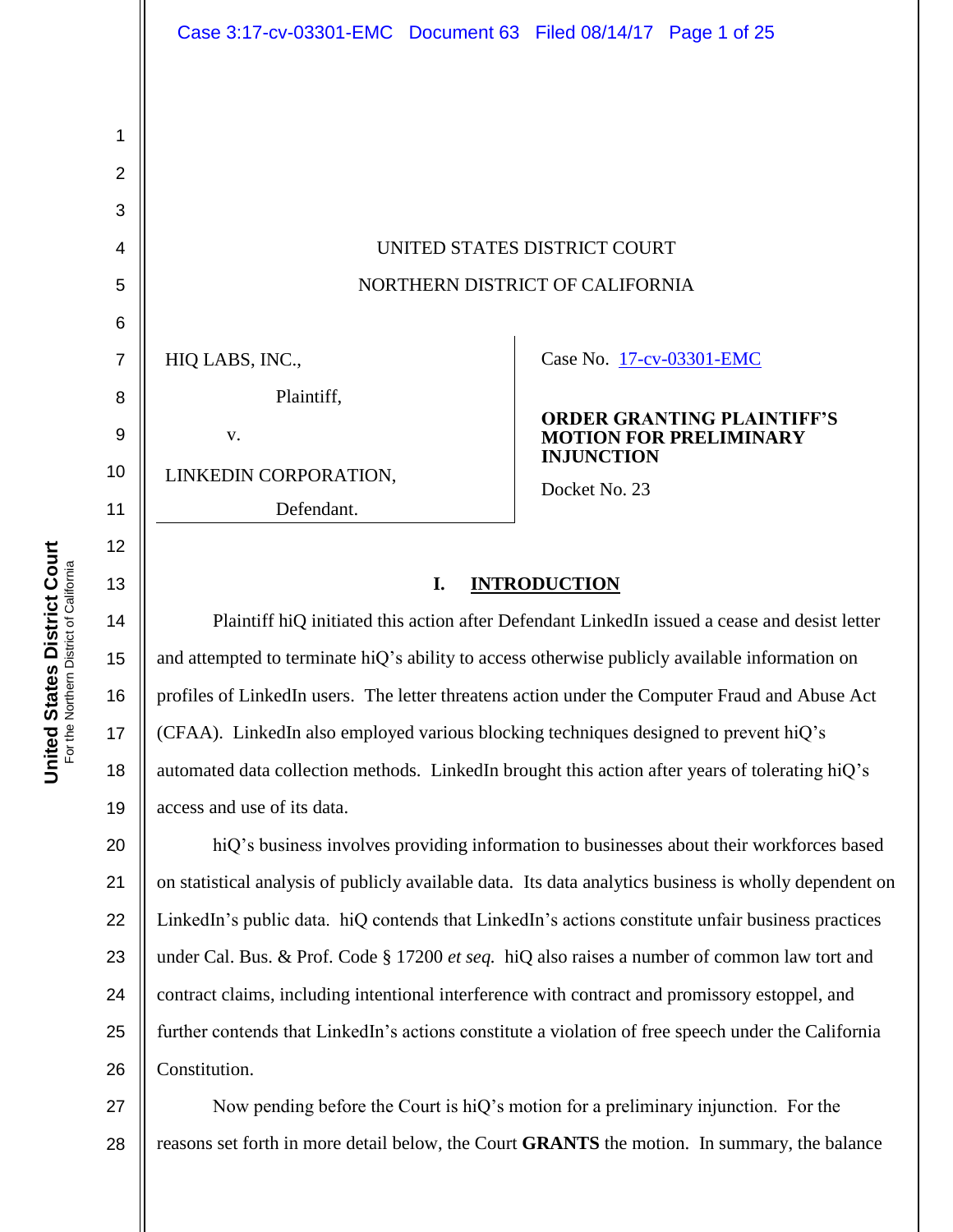of hardships tips sharply in hiQ"s favor. hiQ has demonstrated there are serious questions on the merits. In particular, the Court is doubtful that the Computer Fraud and Abuse Act may be invoked by LinkedIn to punish hiQ for accessing publicly available data; the broad interpretation of the CFAA advocated by LinkedIn, if adopted, could profoundly impact open access to the Internet, a result that Congress could not have intended when it enacted the CFAA over three decades ago. Furthermore, hiQ has raised serious questions as to whether LinkedIn, in blocking hiQ's access to public data, possibly as a means of limiting competition, violates state law.

## **II. FACTUAL AND PROCEDURAL BACKGROUND**

10 Founded in 2002, LinkedIn is a social networking site focused on business and professional networking. It currently has over 500 million users; it was acquired by Microsoft in December 2016 for \$26.2 billion.

LinkedIn allows users to create profiles and then establish connections with other users. When LinkedIn users create a profile on the site, they can choose from a variety of different levels of privacy protection. They can choose to keep their profiles entirely private, or to make them viewable by: (1) their direct connections on the site; (2) a broader network of connections; (3) all other LinkedIn members; or (4) the entire public. When users choose the last option, their profiles are viewable by anyone online regardless of whether that person is a LinkedIn member. LinkedIn also allows public profiles to be accessed via search engines such as Google.

19 20 21 22 23 24 25 26 27 28 hiQ was founded in 2012 and has, to date, received \$14.5 million in funding. hiQ sells to its client businesses information about their workforces that hiQ generates through analysis of data on LinkedIn users" publicly available profiles. It offers two products: "Keeper," which tells employers which of their employees are at the greatest risk of being recruited away; and "Skill Mapper," which provides a summary of the skills possessed by individual workers. Docket No. 23-4 (Weidick Decl.) ¶¶ 4-6. hiQ gathers the workforce data that forms the foundation of its analytics by automatically collecting it, or harvesting or "scraping" it, from publicly available LinkedIn profiles. hiQ"s model is predicated entirely on access to data LinkedIn users have opted to publish publicly. hiQ relies on LinkedIn data because LinkedIn is the dominant player in the field of professional networking.

1

2

3

4

5

6

7

8

9

11

12

13

14

15

16

17

18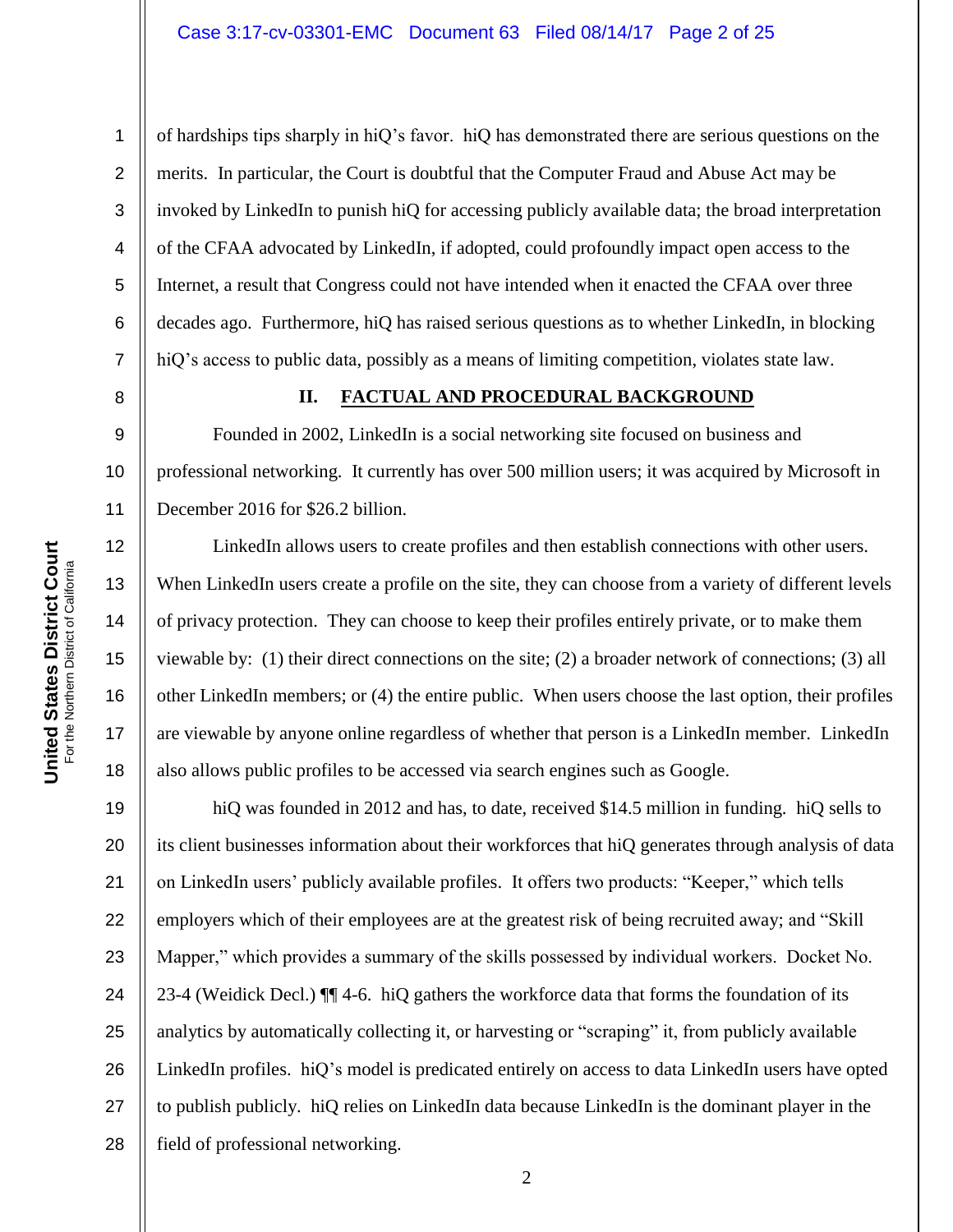#### Case 3:17-cv-03301-EMC Document 63 Filed 08/14/17 Page 3 of 25

1

2

3

4

5

6

7

8

9

10

11

12

13

14

15

On May 23, 2017, LinkedIn sent a letter demanding that hiQ "immediately cease and desist unauthorized data scraping and other violations of LinkedIn"s User Agreement." Docket No. 23-1 ("Gupta Decl.") Ex. J. In the letter, LinkedIn demanded that hiQ cease using software to "scrape," or automatically collect, data from LinkedIn"s public profiles. LinkedIn noted that its User Agreement prohibits various methods of data collection from its website, and stated that hiQ was in violation of those provisions. LinkedIn also stated that it had restricted hiQ's company page on LinkedIn and that "[a]ny future access of any kind" to LinkedIn by hiQ would be "without permission and without authorization from LinkedIn." LinkedIn further stated that it had "implemented technical measures to prevent hiQ from accessing, and assisting other to access, LinkedIn's site, through systems that detects, monitor, and block scraping activity." LinkedIn stated that any further access to LinkedIn"s data would violate state and federal law, including California Penal Code § 502(c), the federal Computer Fraud and Abuse Act ("CFAA"), 18 U.S.C. § 1030, state common law of trespass, and the Digital Millennium Copyright Act. LinkedIn reserved the right to pursue litigation, should hiQ fail to cease and desist from accessing LinkedIn"s website, computer systems, and data.

16 17 18 19 20 21 22 23 24 25 26 27 After hiQ and LinkedIn were unable to agree on an amicable resolution, and LinkedIn declined to permit hiQ"s continued access in the interim, hiQ filed the complaint in this action, which asserts affirmative rights against the denial of access to publicly available LinkedIn profiles based on California common law, the UCL, and the California Constitution. hiQ also seeks a declaration that hiQ has not and will not violate the CFAA, the DMCA, California Penal Code § 502(c), and the common law of trespass to chattels, by accessing LinkedIn public profiles. Docket No. 1. At the same time, hiQ also filed a request for a temporary restraining order and an order to show cause why a preliminary injunction should not be issued against LinkedIn. Docket No. 23. After a hearing on the TRO request, the parties entered into a standstill agreement preserving hiQ"s access to the data and converting hiQ"s initial motion into a motion for a preliminary injunction. A hearing on the motion for preliminary injunction was held on July 27, 2017.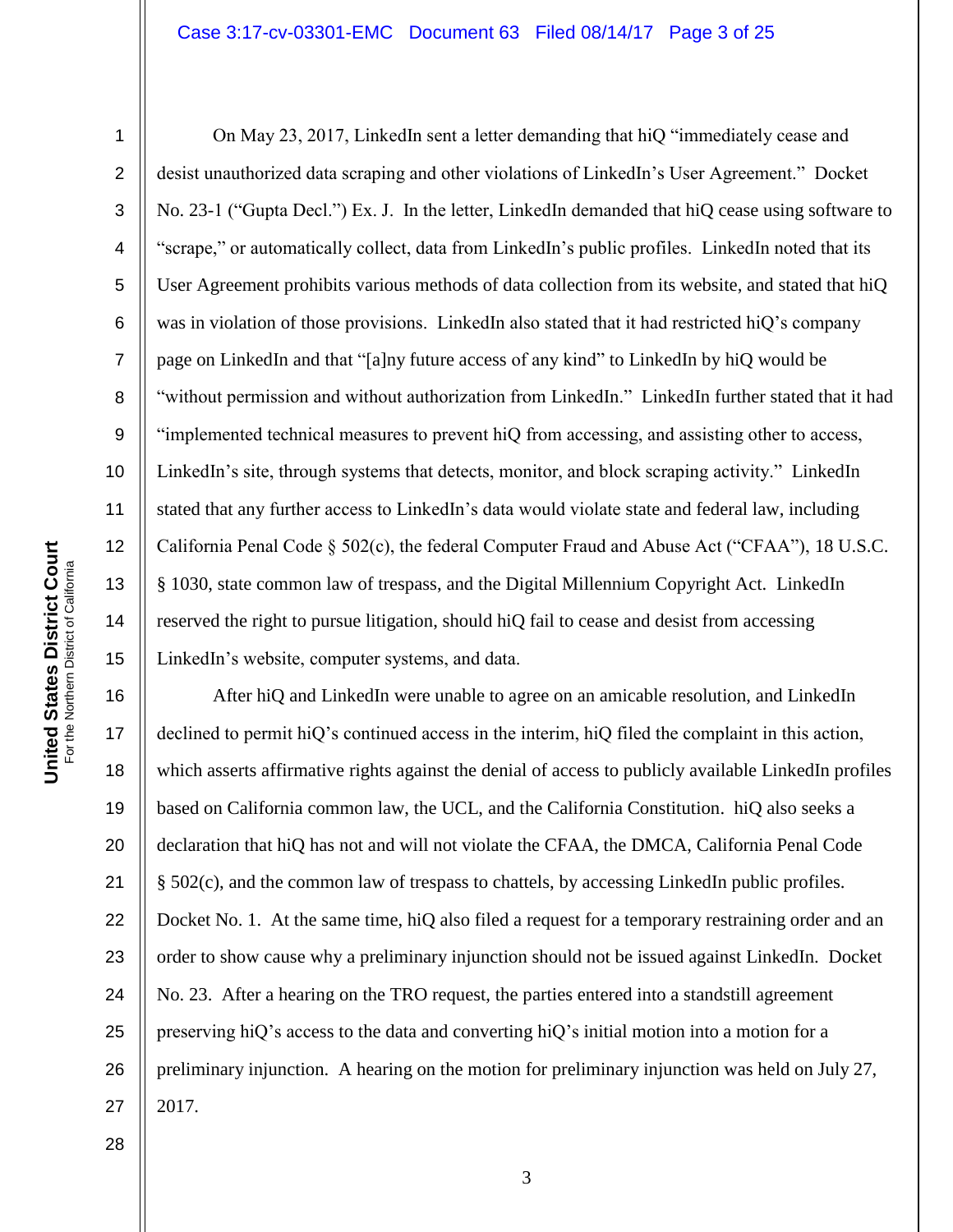1 2

3

4

5

6

7

8

9

10

11

12

13

14

15

16

17

18

19

20

#### **III. DISCUSSION**

"A plaintiff seeking a preliminary injunction must establish that he is likely to succeed on the merits, that he is likely to suffer irreparable harm in the absence of preliminary relief, that the balance of equities tips in his favor, and that an injunction is in the public interest." *Winter v. Nat. Res. Def. Council, Inc.*, 555 U.S. 7, 20 (2008). In evaluating these factors, courts in the Ninth Circuit employ a "sliding scale" approach, according to which "the elements of the preliminary injunction test are balanced, so that a stronger showing of one element may offset a weaker showing of another. For example, a stronger showing of irreparable harm to plaintiff might offset a lesser showing of likelihood of success on the merits." *All. for the Wild Rockies v. Cottrell*, 632 F.3d 1127, 1131 (9th Cir. 2011). At minimum, "[u]nder *Winter*, plaintiffs must establish that irreparable harm is *likely,* not just possible, in order to obtain a preliminary injunction." *Id.* (emphasis in original). Specifically, the Ninth Circuit "has adopted and applied a version of the sliding scale approach under which a preliminary injunction could issue where the likelihood of success is such that "serious questions going to the merits were raised and the balance of hardships tips sharply in [plaintiff's] favor."" *Id.* (quoting *Clear Channel Outdoor, Inc. v. City of Los Angeles*, 340 F.3d 810, 813 (9th Cir. 2003)). Thus, upon a showing that the balance of hardships tips sharply in its favor, a party seeking a preliminary injunction need only show that there are "serious questions going to the merits" in order to be entitled to relief. Because the balance of hardships, including the threat of irreparable harm faced by each party, informs the requisite showing on the merits, the Court addresses that prong first.

21

#### A. Irreparable Harm and Balance of Hardships

22 23 24 25 26 hiQ states that absent injunctive relief, it will suffer immediate and irreparable harm because its entire business model depends on access to LinkedIn"s data. If LinkedIn prevails, hiQ will simply go out of business; it "will have to breach its agreements with its customers, stop discussions with its long list of prospective customers, lay off most if not all its employees, and shutter its operations." Docket No. 24 ("Motion") at 24. These are credible assertions, given the

**United States District Court**<br>For the Northern District of California **United States District Court** For the Northern District of California

28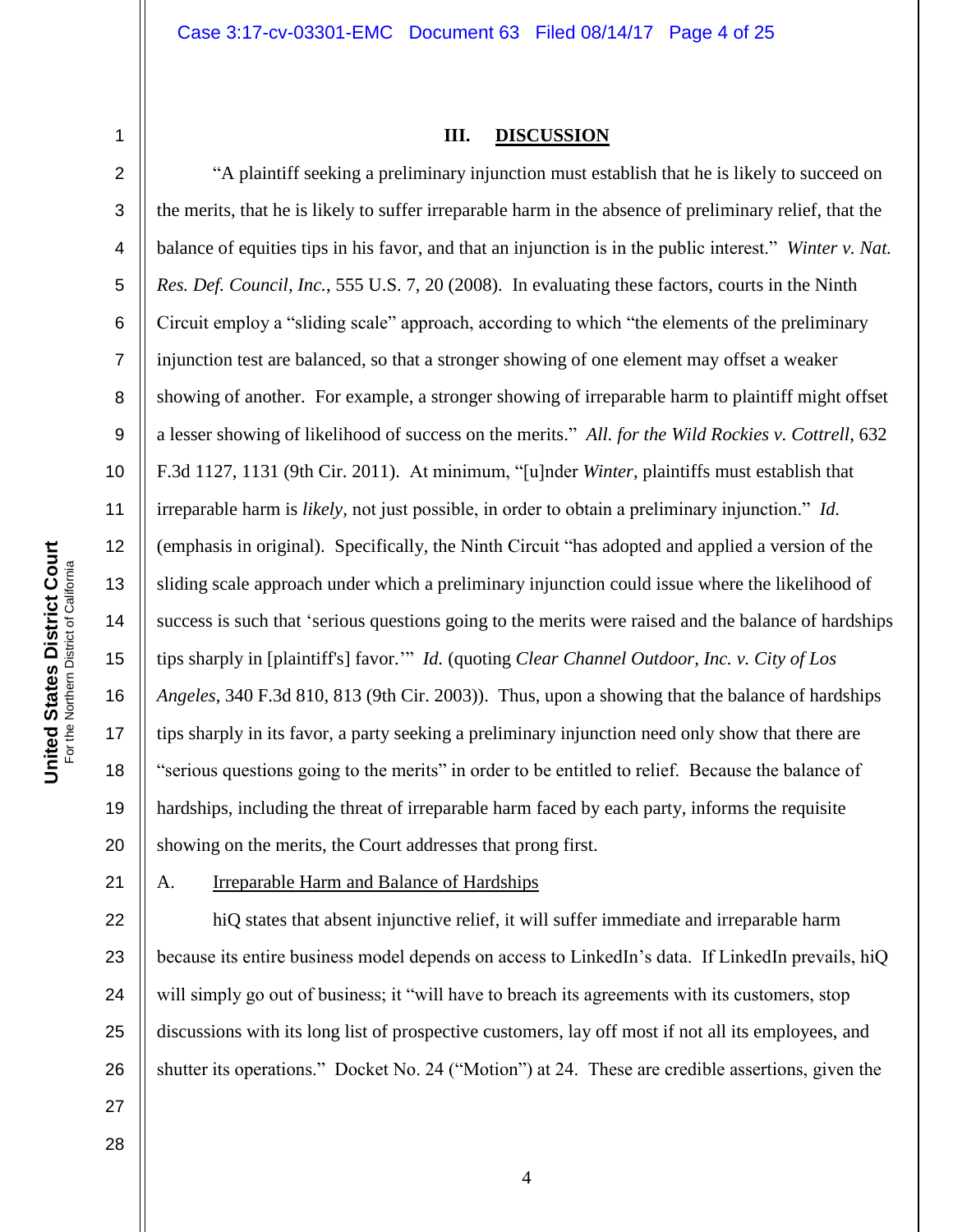## Case 3:17-cv-03301-EMC Document 63 Filed 08/14/17 Page 5 of 25

1

2 3 4 5 6 7 8 9 undisputed fact that hiQ's entire business depends on its access to LinkedIn's public profile data.<sup>1</sup> These potential consequences are sufficient to constitute irreparable harm. "The threat of being driven out of business is sufficient to establish irreparable harm." *Am. Passage Media Corp. v. Cass Commc'ns, Inc.*, 750 F.2d 1470, 1474 (9th Cir. 1985); *see also Doran v. Salem Inn, Inc.*, 422 U.S. 922, 932 (1975) (holding that "a substantial loss of business and perhaps even bankruptcy" constitutes irreparable harm sufficient to warrant interim relief). Similarly, "[e]vidence of threatened loss of prospective customers or goodwill certainly supports a finding of the possibility of irreparable harm." *Stuhlbarg Int'l Sales Co. v. John D. Brush & Co.*, 240 F.3d 832, 841 (9th Cir. 2001).

10 11 12 13 14 15 16 17 18 19 20 For its part, LinkedIn argues that it faces significant harm because hiQ"s data collection threatens the privacy of LinkedIn users, because even members who opt to make their profiles publicly viewable retain a significant interest in controlling the use and visibility of their data.<sup>2</sup> In particular, LinkedIn points to the interest that some users may have in preventing employers or other parties from tracking *changes* they have made to their profiles. LinkedIn posits that when a user updates his profile, that action may signal to his employer that he is looking for a new position. LinkedIn states that over 50 million LinkedIn members have used a "Do Not Broadcast" feature that prevents the site from notifying other users when a member makes profile changes. This feature is available even when a profile is set to public. LinkedIn also points to specific user complaints it has received objecting to the use of data by third parties. In particular, two users complained that information that they had *previously* featured on their profile, but subsequently

 $\overline{a}$ 

<sup>21</sup>

<sup>22</sup> 23 24 25 26 27  $<sup>1</sup>$  At the hearing, LinkedIn pointed to the fact that other companies operate in the data analytics</sup> field without making use of LinkedIn"s member data. But as hiQ pointed out, these companies employ entirely different business models. For example, one company highlighted by LinkedIn, Glint, creates its own data by taking surveys of employees working for its clients. Requiring hiQ to rebuild its business on an entirely different business model, such as that employed by Glint, from scratch would constitute harm comparable to simply going out of business. LinkedIn also suggests that hiQ could make use of other sources of data, such as Facebook. But while Facebook may have a comparable number of professionals using its service, LinkedIn has not argued that the professional data available at Facebook is of a similar quality to that available at LinkedIn. Moreover, if LinkedIn"s view of the law is correct, nothing would prevent Facebook from barring hiQ in the same way LinkedIn has.

<sup>28</sup>  $2$  LinkedIn does not claim a proprietary interest in its users' profiles.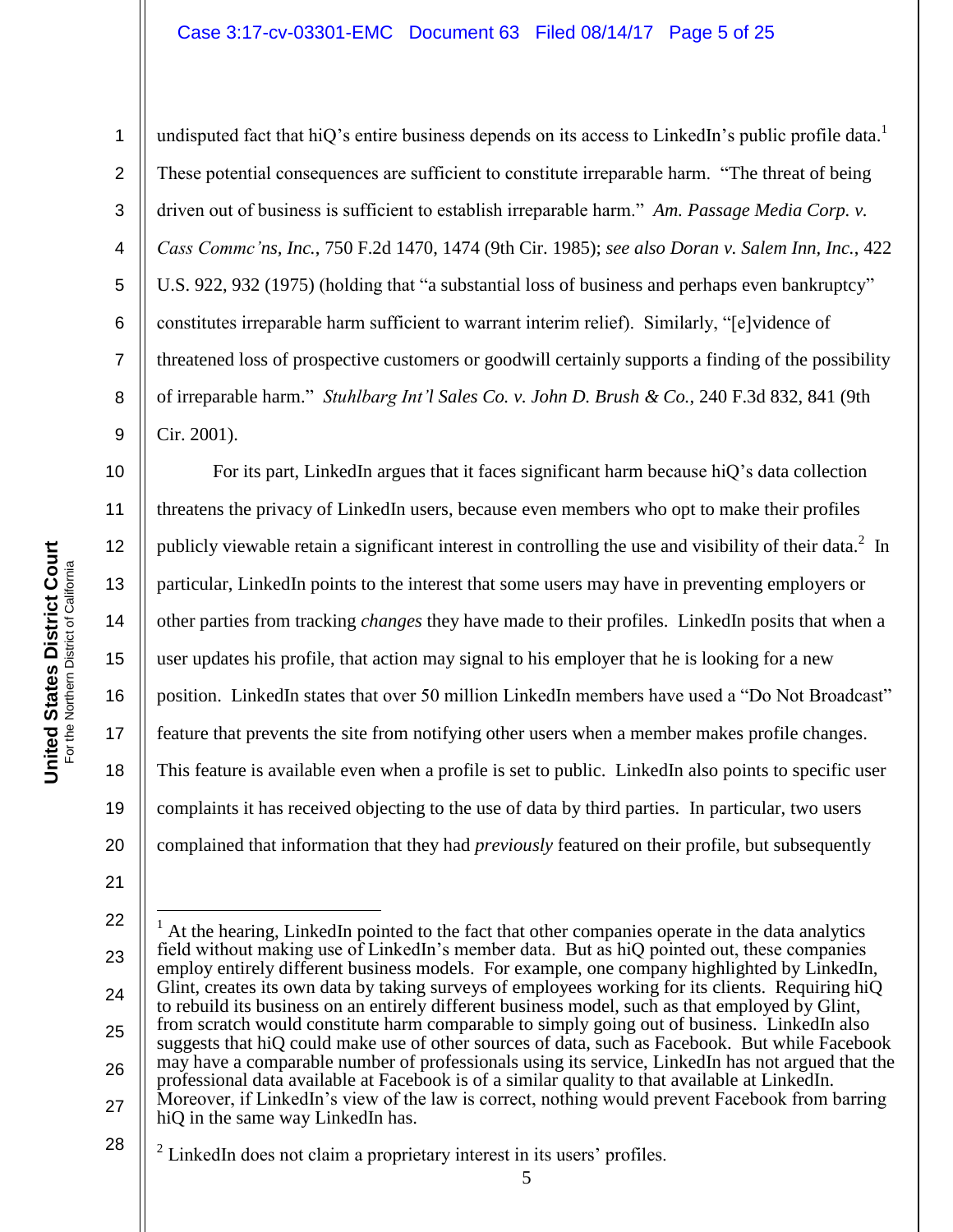#### Case 3:17-cv-03301-EMC Document 63 Filed 08/14/17 Page 6 of 25

**United States District Court**<br>For the Northern District of California **United States District Court** For the Northern District of California

11

12

13

14

15

16

17

18

19

20

21

22

23

24

25

1

2 3 4 5 6 7 8 9 10 removed, remained viewable via third parties. (These complaints involved third parties other than hiQ.) LinkedIn maintains that all of these concerns are potentially undermined by hiQ's data collection practices: while the information that hiQ seeks to collect is publicly viewable, the posting of changes to a profile may raise the risk that a current employee may be rated as having a higher risk of flight under Keeper even though the employee chose the Do Not Broadcast setting. hiQ could also make data from users available even after those users have removed it from their profiles or deleted their profiles altogether. LinkedIn argues that both it and its users therefore face substantial harm absent an injunction; if hiQ is able to continue its data collection unabated, LinkedIn members" privacy may be compromised, and the company will suffer a corresponding loss of consumer trust and confidence.

These considerations are not without merit, but there are a number of reasons to discount to some extent the harm claimed by LinkedIn. First, LinkedIn emphasizes that the fact that 50 million users have opted into the "Do Not Broadcast" feature indicates that a vast number of its users are fearful that their employer may monitor their accounts for possible changes. But there are other potential reasons why a user may opt for that setting. For instance, users may be cognizant that their profile changes are generating a large volume of unwanted notifications broadcasted to their connections on the site. They may wish to limit annoying intrusions into their contacts.<sup>3</sup> Second, LinkedIn has presented little evidence of users' actual privacy expectation; out of its hundreds of millions of users, including 50 million using Do Not Broadcast, LinkedIn has only identified *three* individual complaints specifically raising concerns about data privacy related to third-party data collection. Docket No. 49-1 Exs. A-C. None actually discuss hiQ or the "Do Not Broadcast" setting. Third, LinkedIn"s professed privacy concerns are somewhat undermined by the fact that LinkedIn allows other third-parties to access user data without its members' knowledge or consent. LinkedIn offers a product called "Recruiter" that allows professional recruiters to identify possible candidates for other job opportunities. LinkedIn avers that when

26

27

 $\overline{a}$ 

<sup>3</sup> Though the "Do Not Broadcast" feature makes it less likely to draw immediate attention to a profile update, it does nothing to prevent an employer, or any other third-party, from visiting an employee's page periodically to determine whether significant changes have been made.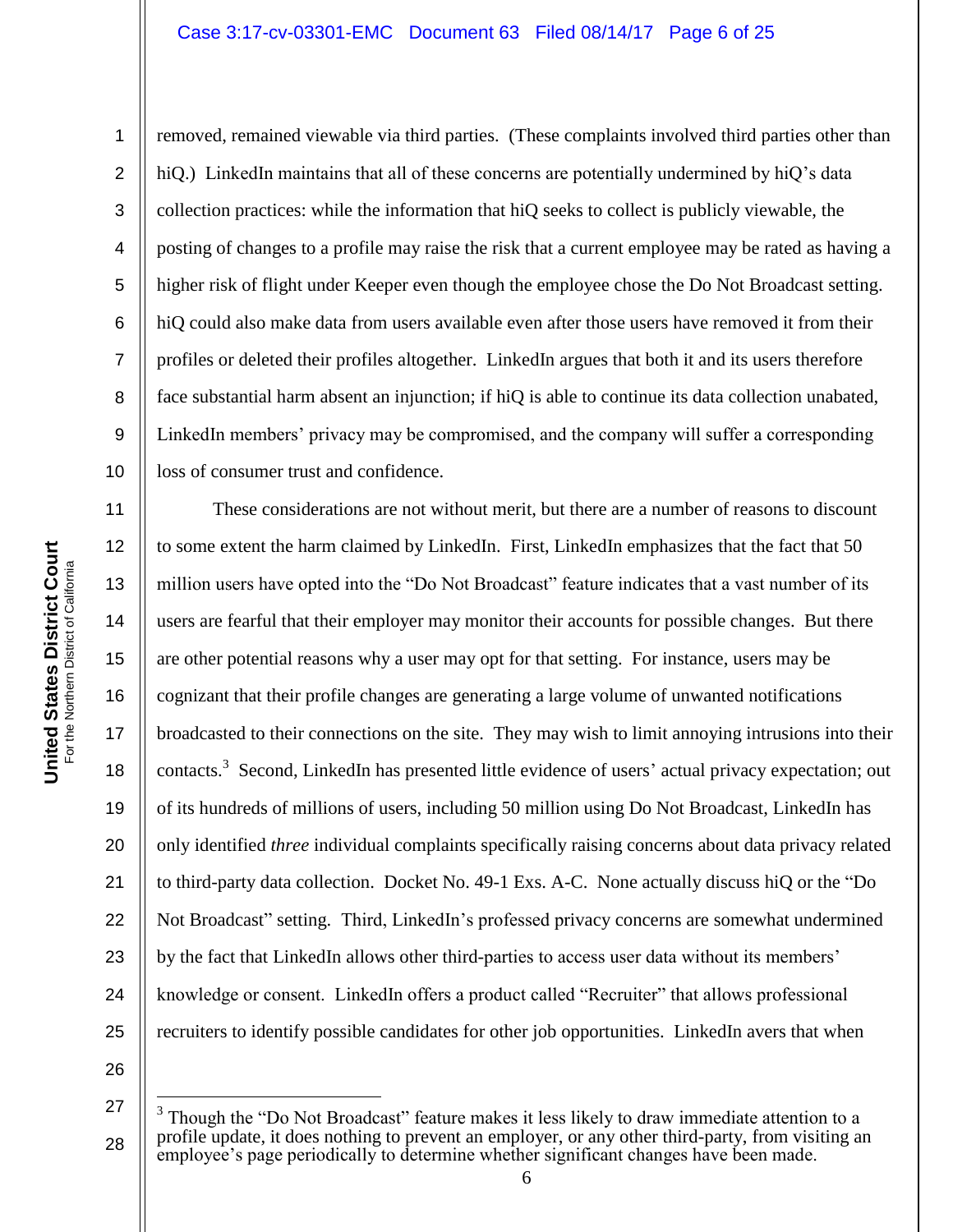#### Case 3:17-cv-03301-EMC Document 63 Filed 08/14/17 Page 7 of 25

10

11

12

13

14

15

16

17

1 2 3 4 5 6 7 8 9 users have selected the Do Not Broadcast option, the Recruiter product respects this choice and does not update recruiters of profile changes. However, hiQ presented marketing materials at the hearing which indicate that regardless of other privacy settings, information including profile changes are conveyed to third parties who subscribe to Recruiter. Indeed, these materials inform potential customers that when they "follow" another user, "[f]rom now on, when they update their profile or celebrate a work anniversary, you"ll receive an update on your homepage. And don"t worry – they don"t know you"re following them." LinkedIn thus trumpets its own product in a way that seems to afford little deference to the very privacy concerns it professes to be protecting in this case.

LinkedIn stresses that its privacy policy expressly permits disclosures of this sort, whereas it expressly prohibits third-party scraping of the sort that hiQ engages in. Accordingly, LinkedIn argues that the Recruiter program accords with its members" expectations of privacy, whereas hiQ's data collection does not.<sup>4</sup> It is unlikely, however, that most users' *actual* privacy expectations are shaped by the fine print of a privacy policy buried in the User Agreement that likely few, if any, users have actually read.<sup>5</sup> To the contrary, it is not obvious that LinkedIn members who decide to set their profiles to be publicly viewable expect much privacy at all in the profiles they post.

18 19 20 21 22 In sum, hiQ unquestionably faces irreparable harm in the absence of an injunction, as it will likely be driven out of business. The asserted harm LinkedIn faces, by contrast, is tied to its users' expectations of privacy and any impact on user trust in LinkedIn. However, those expectations are uncertain at best, and in any case, LinkedIn"s own actions do not appear to have zealously safeguarded those privacy interests.

23

Furthermore, despite the fact that hiQ has been aggregating LinkedIn's public data for five

24

25

 $\overline{a}$ 

26

27 28 5 *See*, *e.g.*, Tom Towers, *Thousands Sign up for Community Service After Failing to Read Terms and Conditions*, Metro News (July 14, 2017, 11:12 PM), http://metro.co.uk/2017/07/14/thousandssign-up-for-community-service-after-failing-to-read-terms-and-conditions-6781034/.

<sup>4</sup> LinkedIn argues hiQ signed up as a LinkedIn user and is thus bound by the User Agreement. But LinkedIn has since terminated hiQ"s user status. LinkedIn has not demonstrated that hiQ"s aggregation of data from LinkedIn"s public profiles is dependent on its status as a LinkedIn user.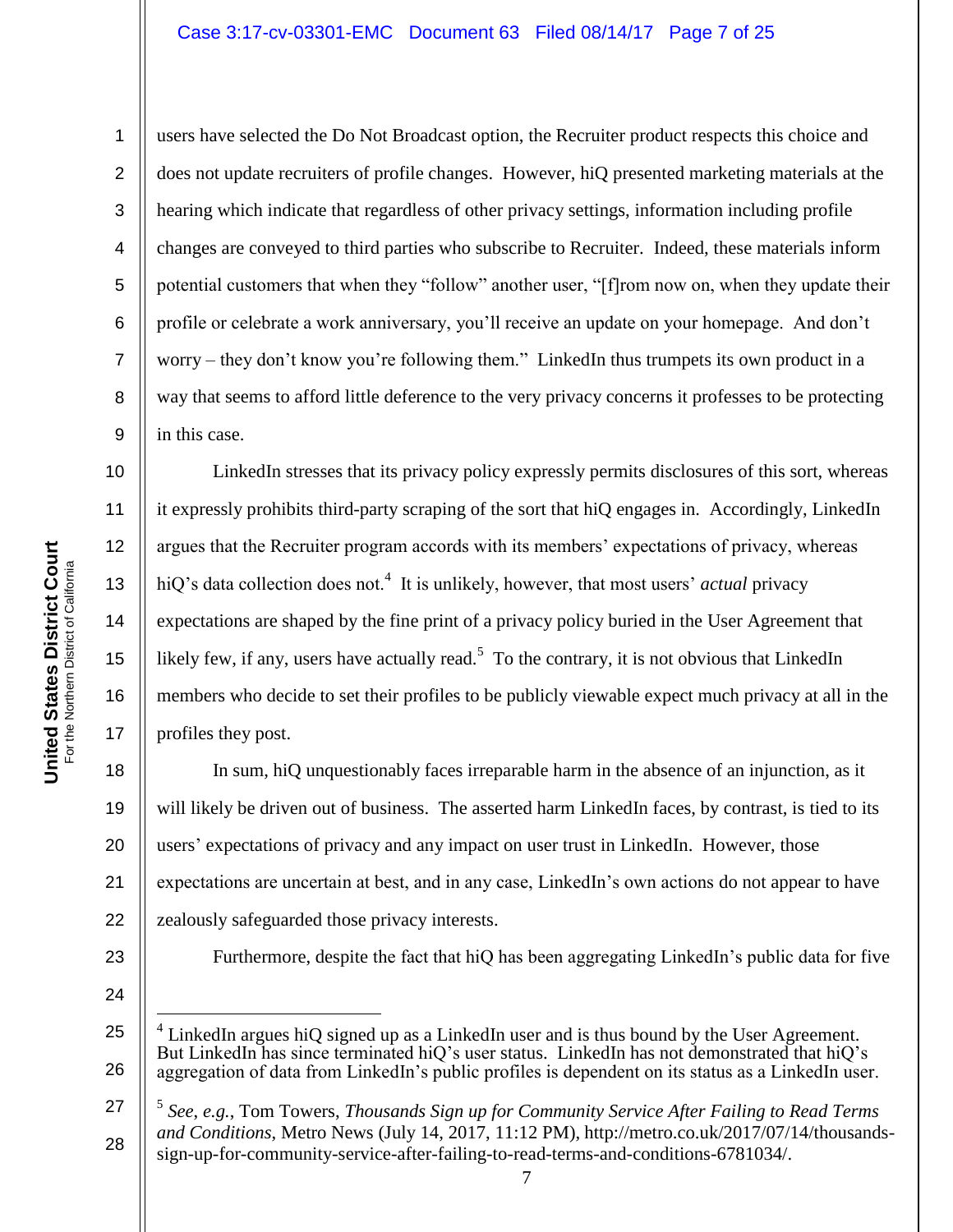years with LinkedIn"s knowledge, LinkedIn has presented no evidence of harm, financial or otherwise resulting from hiQ"s activities. Indeed, LinkedIn has not explained why suddenly it has now chosen to revoke its consent (or at least tolerance) of hiQ"s use of that data.

The Court concludes that based on the record presented, the balance of hardships tips sharply in hiQ's favor. To be entitled to an injunction, therefore, hiQ needs only show that it has raised "serious questions going to the merits." *All. for the Wild Rockies*, 632 F.3d at 1131.

## B. Serious Questions Going to the Merits

hiQ argues that it is likely to prevail on the merits – or at least raises serious questions going to the merits – on each of its claims. For its part, LinkedIn argues that all of hiQ"s claims necessarily fail because hiQ"s unauthorized access to LinkedIn"s computers violates the CFAA. Thus, not only is LinkedIn"s cease and desist letter backed by the CFAA, to the extent that any of hiQ's state claims have merit, they would be preempted by the CFAA. The Court thus first addresses the likelihood that the CFAA applies.

## 1. CFAA

15 16 17 18 19 20 21 22 Whether hiQ"s continued access to the LinkedIn public profiles violates the CFAA constitutes a key threshold question in this case. The CFAA creates civil and criminal liability for any person who "intentionally accesses a computer without authorization or exceeds authorized access, and thereby obtains . . . information from any protected computer."<sup>6</sup> 18 U.S.C. §  $1030(a)(2)(C)$ . As the Supreme Court has explained, the statute "provides two ways of committing the crime of improperly accessing a protected computer: (1) obtaining access without authorization; and (2) obtaining access with authorization but then using that access improperly." *Musacchio v. United States*, 136 S. Ct. 709, 713 (2016).

23 24 25 The key question regarding the applicability of the CFAA in this case is whether, by continuing to access public LinkedIn profiles after LinkedIn has explicitly revoked permission to do so, hiQ has "accesse[d] a computer without authorization" within the meaning of the CFAA.

26

27

 $\overline{a}$ 

28

1

2

3

4

5

6

7

8

9

10

11

12

13

<sup>6</sup> As LinkedIn notes, because its computers are connected to the Internet and affect interstate commerce, they are "protected computers" under the CFAA. *See United States v. Nosal* (*Nosal I*), 676 F.3d 854, 859 (9th Cir. 2012). hiQ does not dispute this fact.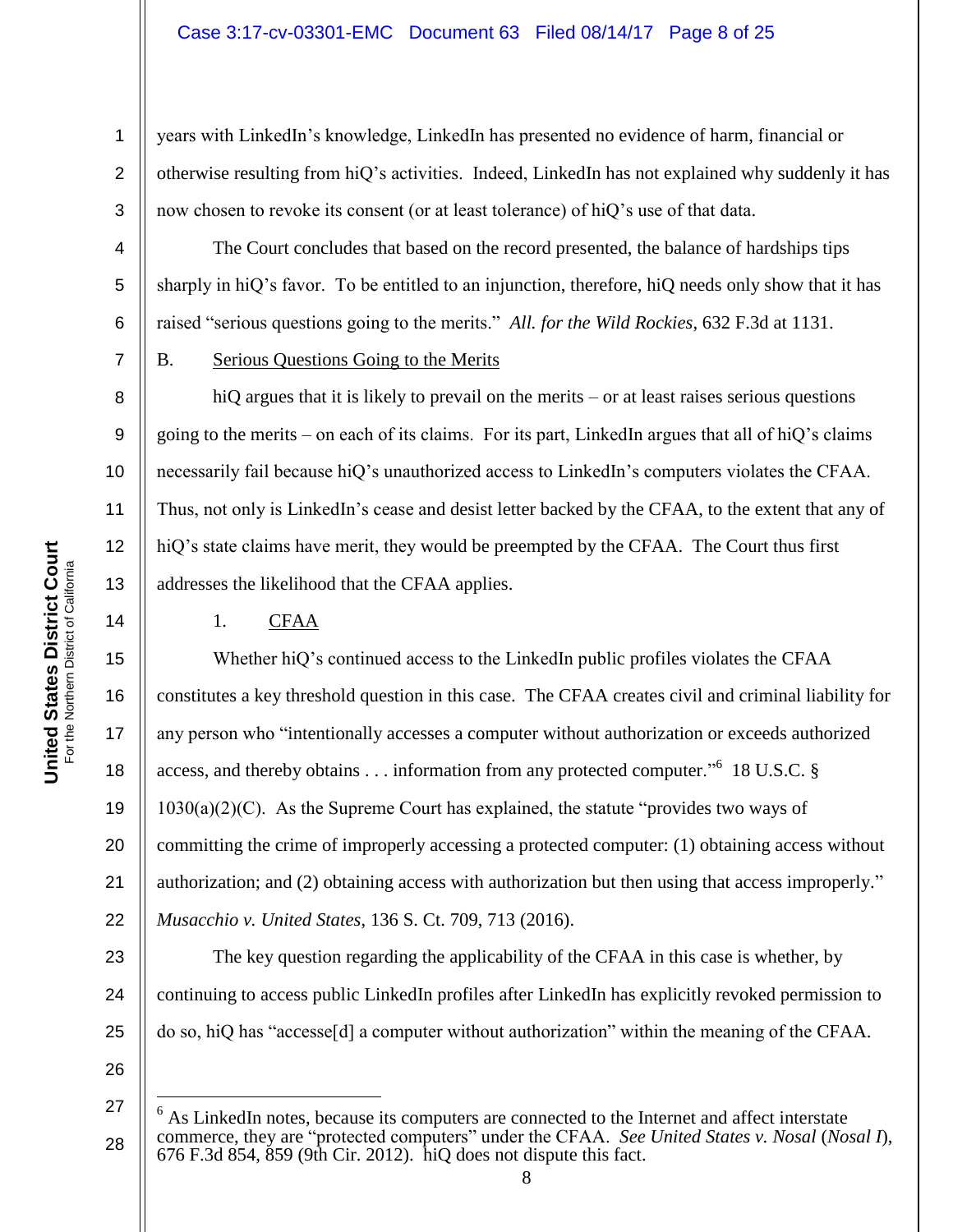LinkedIn argues that under the plain meaning of "without authorization," as well as under relevant Ninth Circuit authority, hiQ has. LinkedIn relies primarily on two cases.

First, in *Facebook, Inc. v. Power Ventures, Inc.*, the Ninth Circuit held that "a defendant can run afoul of the CFAA when he or she has no permission to access a computer or *when such permission has been revoked explicitly*." 844 F.3d 1058, 1067 (9th Cir. 2016) (emphasis added). In *Power Ventures*, the defendant operated a site that extracted and aggregated users" social networking information from Facebook and other sites on a single page. The defendant gained access to password-protected Facebook member profiles when its users supplied their Facebook login credentials. When users selected certain options on the defendant's site, the defendant, in many instances, "caused a message to be transmitted to the user"s friends within the Facebook system." *Id.* at 1063. Facebook had sent a cease and desist letter demanding that Power Ventures cease accessing information on users" pages. The Ninth Circuit found a CFAA violation where "after receiving written notification from Facebook" Power Ventures "circumvented IP barriers" and continued to access Facebook servers. *Id.* at 1068. In short, Power Ventures accessed Facebook computers "without authorization."

16 17 18 19 20 21 22 23 24 25 26 LinkedIn also relies on *United States v. Nosal* (*Nosal II*), 844 F.3d 1024 (9th Cir. 2016). There, the Ninth Circuit held that an employee "whose computer access credentials were affirmatively revoked by [his employer] acted "without authorization" in violation of the CFAA when he or his former employee coconspirators used the login credentials of a current employee" to gain access to the employer"s computer systems. *Id.* at 1038. Specifically, the defendant persuaded current employees of the company to use their login credentials to access and collect confidential information, including trade secrets that Nosal and the employees planned to use to start a competing business. *Id.* at 1028-29. The court held "that 'without authorization" is an unambiguous, non-technical term that, given its plain and ordinary meaning, means accessing a protected computer without permission." *Id.* at 1028. Defendant's authorization had been revoked when he left the company.

27 28 Each of these cases is distinguishable in an important respect: none of the data in *Facebook*  or *Nosal II* was *public* data. Rather, the defendants in those cases gained access to a computer

1

2

3

4

5

6

7

8

9

10

11

12

13

14

15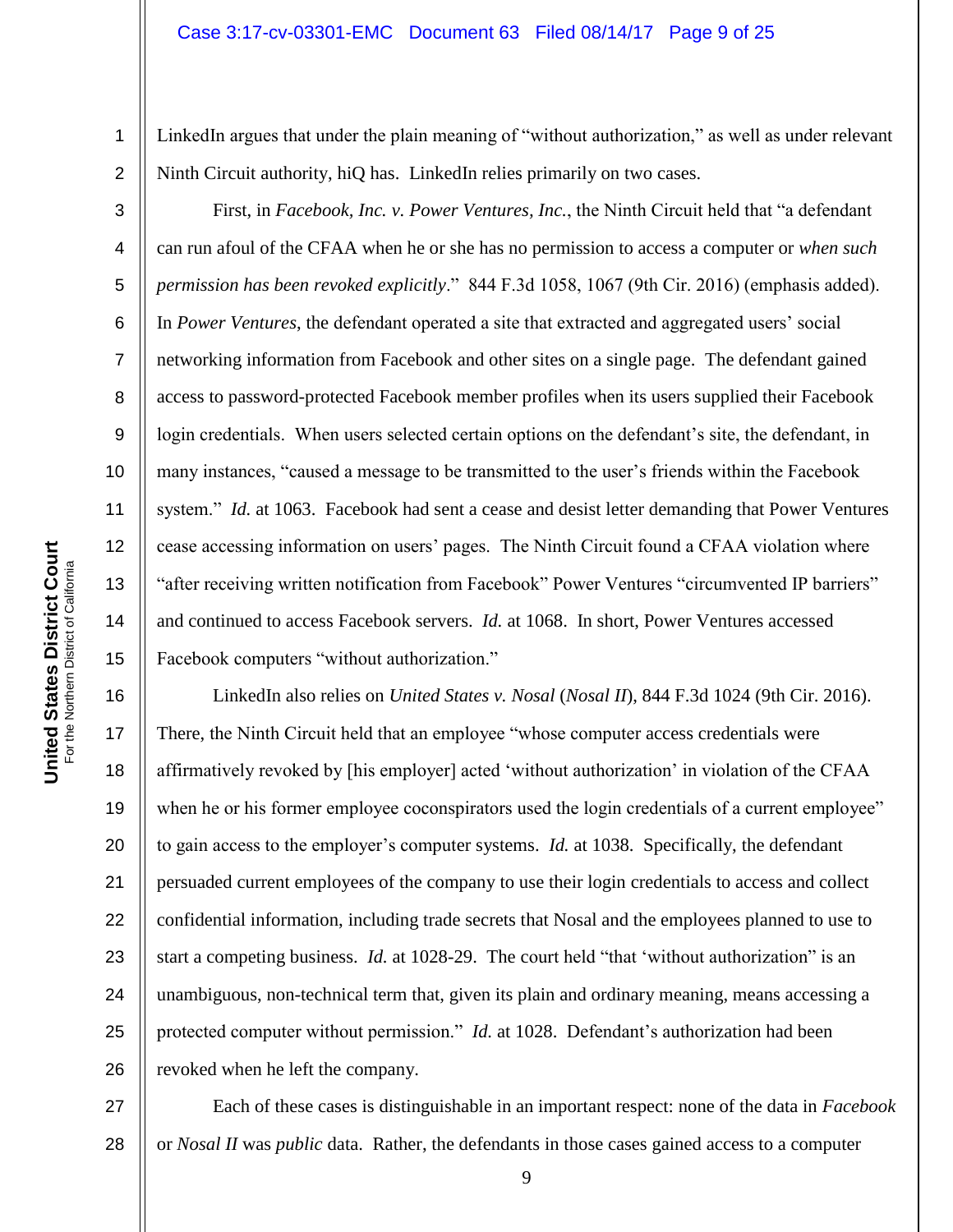**United States District Court**<br>For the Northern District of California **United States District Court** For the Northern District of California 1

2

3

4

5

6

7

8

9

10

11

15

16

17

18

19

20

21

24

network (in *Nosal II*) and a portion of a website (in *Power Ventures*) that were protected by a password authentication system. In short, the unauthorized intruders reached into what would fairly be characterized as the private interior of a computer system not visible to the public. Neither of those cases confronted the precise issue presented here: whether visiting and collecting information from a publicly available website may be deemed "access" to a computer "without authorization" within the meaning of the CFAA where the owner of the web site has selectively revoked permission.

12 13 14 22 23 To be sure, LinkedIn"s construction of the CFAA is not without basis. Visiting a website accesses the host computer in one literal sense, and where authorization has been revoked by the website host, that "access" can be said to be "without authorization." *See Craigslist Inc. v. 3Taps Inc.*, 942 F. Supp. 2d 962 (N.D. Cal. 2013). However, whether "access" to a publicly viewable site may be deemed "without authorization" under the CFAA where the website host purports to revoke permission is not free from ambiguity. The Supreme Court has cautioned that "[w]hether a statutory term is unambiguous . . . does not turn solely on dictionary definitions of its component words. Rather, "the plainness or ambiguity of statutory language is determined [not only] by reference to the language itself, [but as well by] the specific context in which that language is used, and the broader context of the statute as a whole."" *Yates v. United States*, 135 S. Ct. 1074, 1082 (2015) (quoting *Robinson v. Shell Oil Co.*, 519 U.S. 337, 341 (1997)) (holding that a fish is not a "tangible object" within the meaning of the Sarbanes-Oxley Act). *See also Bond v. U.S.*, 134 S.Ct. 2077, 2090 (2014) (rejecting literal reading of Chemical Weapons Convention Implementation Act that would have permitted prosecution of woman who caused minor chemical burns to spouse's lover's thumb because "[p]art of a fair reading of statutory text is recognizing that "Congress legislates against the backdrop" of certain unexpressed presumptions") (quoting *EEOC v. Arabian American Oil Co.*, 499 U.S. 244, 248 (1991)).

25 26 27 28 The CFAA must be interpreted in its historical context, mindful of Congress' purpose. The CFAA was not intended to police traffic to publicly available websites on the Internet – the Internet did not exist in 1984. The CFAA was intended instead to deal with "hacking" or "trespass" onto private, often password-protected mainframe computers. *See* H.R. Rep. No. 98-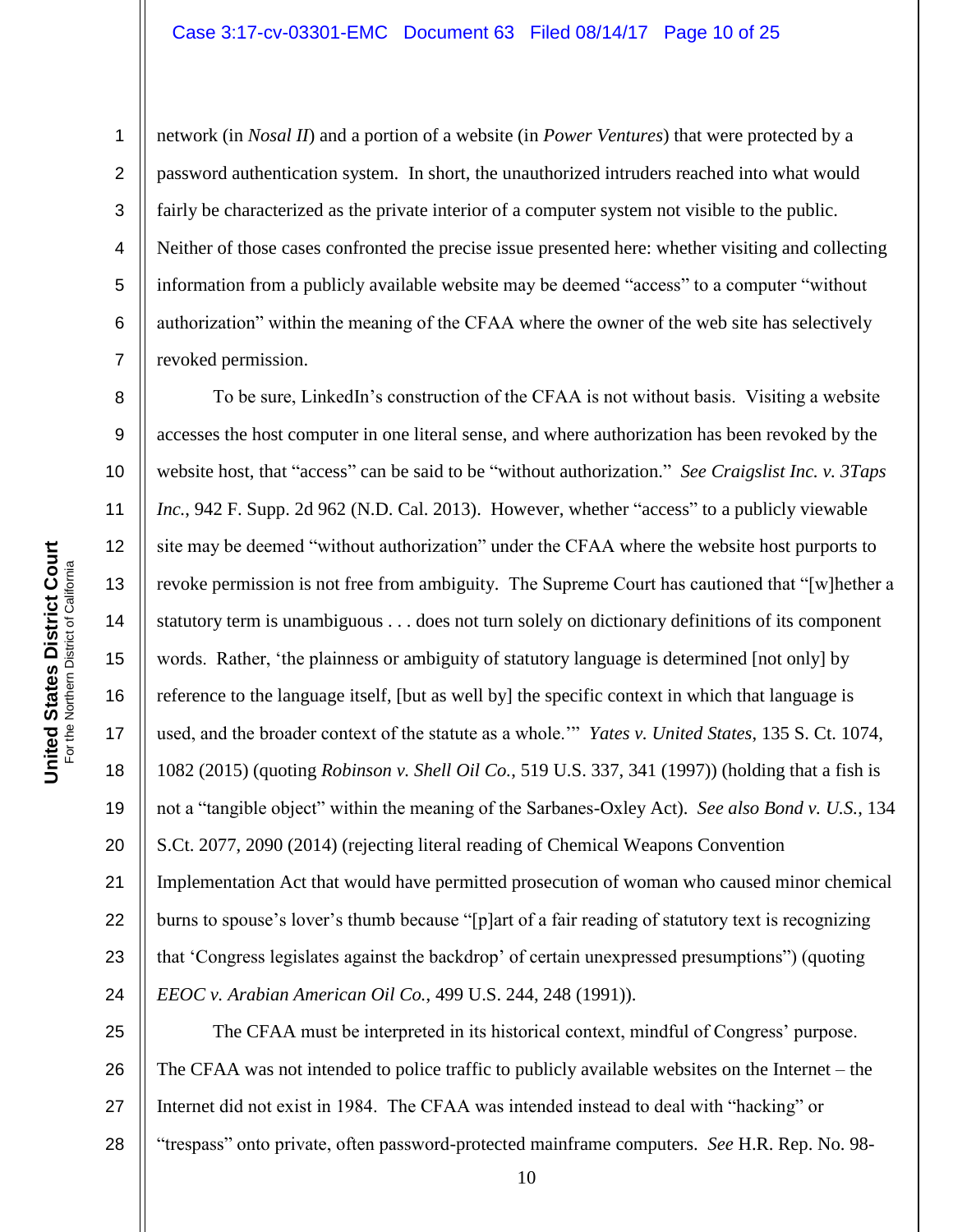1 2 3 4 5 6 7 8 9 10 11 12 13 14 894, 1984 U.S.C.C.A.N. 3689, 3691-92, 3695-97 (1984); S. Rep. No. 99-432, 1986 U.S.C.C.A.N. 2479, 2480 (1986). The Ninth Circuit has recognized this statutory purpose, explaining that "Congress enacted the CFAA in 1984 primarily to address the growing problem of computer hacking, recognizing that, '[i]n intentionally trespassing into someone else's computer files, the offender obtains at the very least information as to how to break into that computer system."" *United States v. Nosal* (*Nosal I*), 676 F.3d 854, 858 (9th Cir. 2012) (quoting S.Rep. No. 99–432, at 9 (1986), 1986 U.S.C.C.A.N. 2479, 2487 (Conf. Rep.)). It was originally enacted to protect government computers from hacking; it was expanded in 1986 to protect commercial computer systems. *See* S.Rep. No. 99–432, at 2 (1986), 1986 U.S.C.C.A.N. 2479, 2480 (Conf. Rep.)). The Ninth Circuit, in considering a related provision of the statute, cautioned against an overbroad interpretation that would "expand its scope far beyond computer hacking to criminalize any unauthorized use of information obtained from a computer," thereby "mak[ing] criminals of large groups of people who would have little reason to suspect they are committing a federal crime." *Nosal I*, 676 F.3d at 859.

15 16 17 18 19 20 21 22 23 24 25 26 As hiQ points out, application of the CFAA to the accessing of websites open to the public would have sweeping consequences well beyond anything Congress could have contemplated; it would "expand its scope well beyond computer hacking." *Nosal I*, 676 F.3d at 859. Under LinkedIn"s interpretation of the CFAA, a website would be free to revoke "authorization" with respect to any person, at any time, for any reason, and invoke the CFAA for enforcement, potentially subjecting an Internet user to criminal, as well as civil, liability. Indeed, because the Ninth Circuit has specifically rejected the argument that "the CFAA only criminalizes access where the party circumvents a technological access barrier," *Nosal II*, 844 F.3d at 1038, merely *viewing* a website in contravention of a unilateral directive from a private entity would be a crime, effectuating the digital equivalence of Medusa. The potential for such exercise of power over access to publicly viewable information by a private entity weaponized by the potential of criminal sanctions is deeply concerning.<sup>7</sup> This effect would be particularly pernicious because once it is

27

 $\overline{a}$ 

<sup>7</sup> Although there is no indication of any current threat of criminal prosecution in this case as LinkedIn thus far has alluded only to possible civil enforcement of the CFAA, a construction of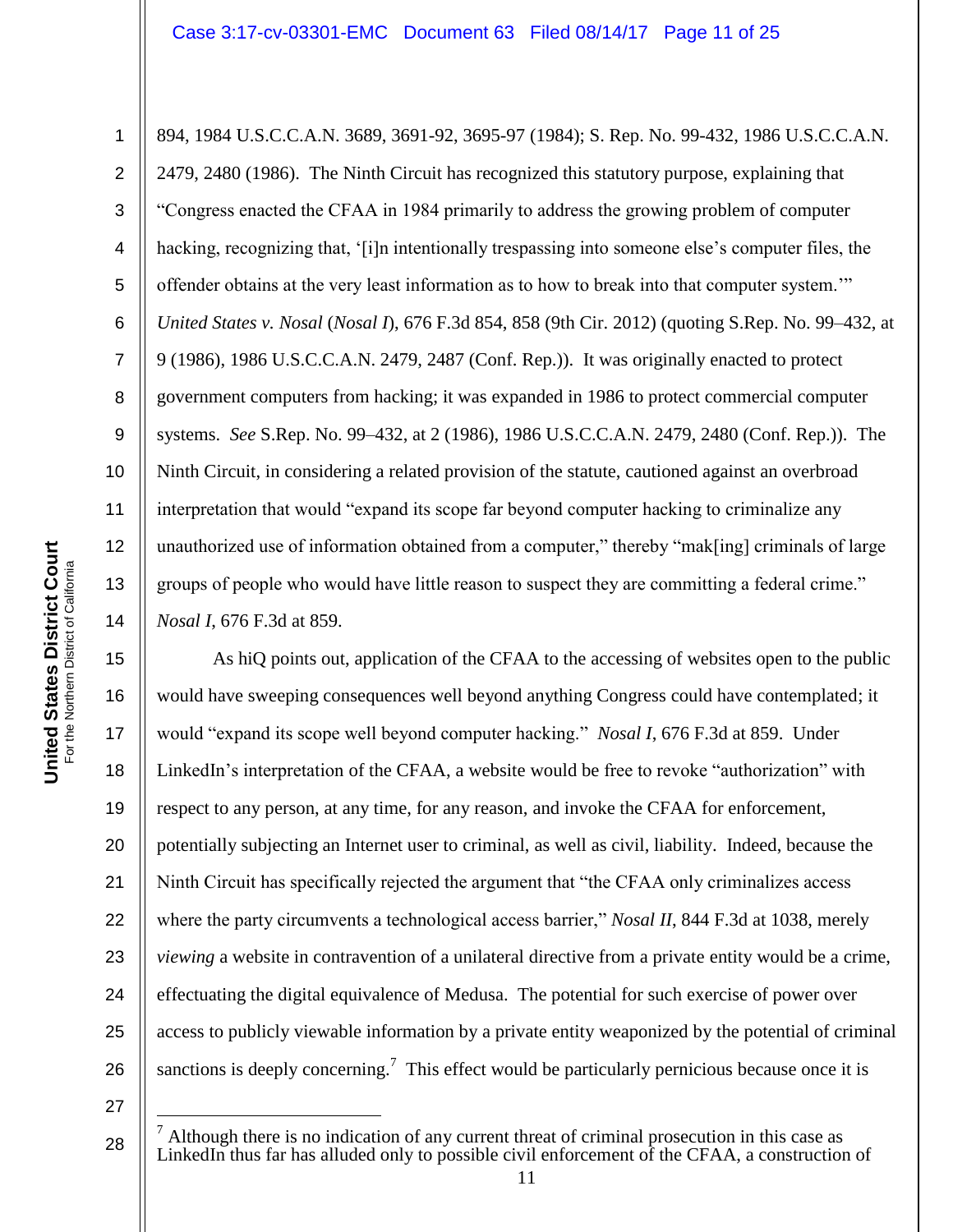1 2 3 4 5 6 7 8 9 10 11 12 13 found to apply, the CFAA as interpreted by LinkedIn would not leave any room for the consideration of either a website owner"s reasons for denying authorization or an individual"s possible justification for ignoring such a denial. Website owners could, for example, block access by individuals or groups on the basis of race or gender discrimination. Political campaigns could block selected news media, or supporters of rival candidates, from accessing their websites. Companies could prevent competitors or consumer groups from visiting their websites to learn about their products or analyze pricing. Further, in addition to criminalizing any attempt to obtain access to information otherwise viewable by the public at large, the CFAA would preempt all state and local laws that might otherwise afford a legal right of access (*e.g.*, state law rights asserted by hiQ herein). A broad reading of the CFAA could stifle the dynamic evolution and incremental development of state and local laws addressing the delicate balance between open access to information and privacy – all in the name of a federal statute enacted in 1984 before the advent of the World Wide Web.<sup>8</sup>

**United States District Court United States District Court** For the Northern District of California For the Northern District of California

14

15 16 17 18 19 20 21 22 23 24 25 26 27 28 1 the CFAA must take into account the fact the statute may be enforced criminally and that its interpretation would apply uniformly to criminal as well as civil enforcement. *See, e.g., Ratzlaf v. United States*, 510 U.S. 135, 143 (1994) ("A term appearing in several places in a statutory text is generally read the same way each time it appears. We have even stronger cause to construe a *single* formulation . . . the same way each time it is called into play."); *F.C.C. v. American Broadcasting Co.*, 347 U.S. 284, 296 (1954) (rejecting notion that "the same substantive language has one meaning if criminal prosecutions are brought . . . and quite a different meaning" in civil action by private party); *U.S. v. Charnay*, 537 F.2d 341, 348 (9th Cir. 1976) (agreeing there was "no reasonable basis that some different interpretation [of Rule 10b-5] should apply to a criminal action than in a civil action" for meaning of "deceptive device" under 15 U.S.C.  $\S$  78j(b)). 8 LinkedIn argued at the hearing on this motion that the likelihood of these negative consequences is lessened because violation of the CFAA may be invoked only where the alleged violation "caused . . . loss . . . aggregating at least \$5,000 in value." 18 U.S.C. § 1030(c)(4)(A)(i)(1). However, a violation of  $\S$  1030(a)(2) is punishable as a misdemeanor without regard to amount of loss. 18 U.S.C. § 1030(c)(2)(A). Although felony charges or a civil action may not be brought unless there is a loss of at least \$5,000, *see* § 1030(c)(4)(A)(i)(1) and 18 U.S.C. § 1030(g), the CFAA defines "loss" broadly as "any reasonable cost to any victim, including the cost of responding to an offense, conducting a damage assessment, and restoring the data, program, system, or information to its condition prior to the offense, and any revenue lost, cost incurred, or other consequential damages incurred because of interruption of service." 18 U.S.C. § 1030(e)(11). As a number of courts have explained, this "broadly worded provision plainly contemplates consequential damages of the type sought by [Plaintiff] – costs incurred as part of the response to a CFAA violation, including the investigation of an offense." *A.V. ex rel. Vanderhye v. iParadigms, LLC*, 562 F.3d 630, 646 (4th Cir. 2009). Because merely investigating a potential violation may satisfy the statutory damage threshold, it is unlikely that the \$5,000 requirement will provide a meaningful check on the potential reach of the CFAA.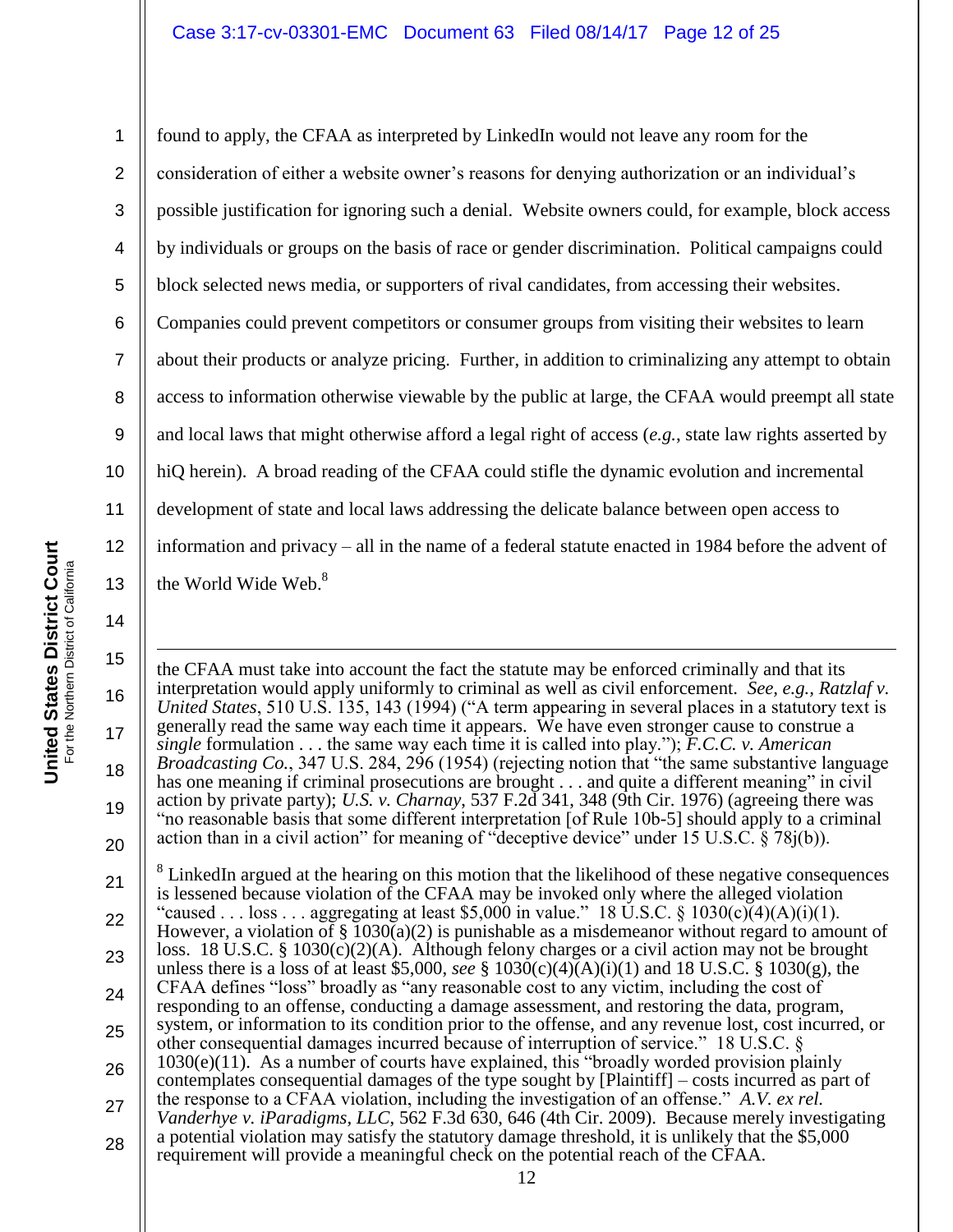Congress could not have intended these profound consequences when it enacted the CFAA in 1984. The Court is reluctant to give the CFAA the expansive interpretation sought by LinkedIn absent convincing authority therefor.

Construction of the CFAA, including the terms "access" and "without authorization," should be informed not only by Congress' intent but also by the Act's theoretical underpinning. The CFAA's origin as a statute addressing the problem of computer "trespass" suggests an interpretation of the statute informed by examining general principles which govern trespass laws. In an article cited approvingly by the Ninth Circuit in both *Nosal II* and *Power Ventures*, Professor Orin Kerr argues the analogy to trespass laws is key to understanding the appropriate scope of the "without authorization" provision of the CFAA. *See* Orin S. Kerr, *Norms of Computer Trespass*, 116 Colum. L. Rev. 1143 (2016). Kerr argues that in the context of physical space, whether or not an action constitutes a trespass depends on a set of shared social norms that "tell us, at an intuitive level, when entry to property is forbidden and when it is permitted." *Id.* at 1149. Thus, the Court understands that it is generally impermissible to enter into a private home without permission in any circumstances. By contrast, it is presumptively *not* trespassing to open the unlocked door of a business during daytime hours because "the shared understanding is that shop owners are normally open to potential customers." *Id.* at 1151. These norms, moreover, govern not only the time of entry but the manner; entering a business through the back window might be a trespass even when entering through the door is not.

20 21 22 23 24 25 26 27 28 Kerr argues that the process of discerning and applying similar norms should govern "trespass" in the digital realm, and that because the Web is generally perceived as "inherently open," in that it "allows anyone in the world to publish information that can be accessed by anyone else without requiring authentication," courts should incorporate this norm by "adopt[ing] presumptively open norms for the Web." *Id.* at 1162. This general understanding of the open nature of the Web squares with language used in a recent Supreme Court decision relied on by hiQ. In *Packingham v. North Carolina*, 137 S. Ct. 1730 (2017), the Court struck down a North Carolina law making it a felony for a registered sex offender to access social media websites like Facebook and Twitter. The Court explained that at present, social media sites are for many people

1

2

3

4

5

6

7

8

9

10

11

12

13

14

15

16

17

18

19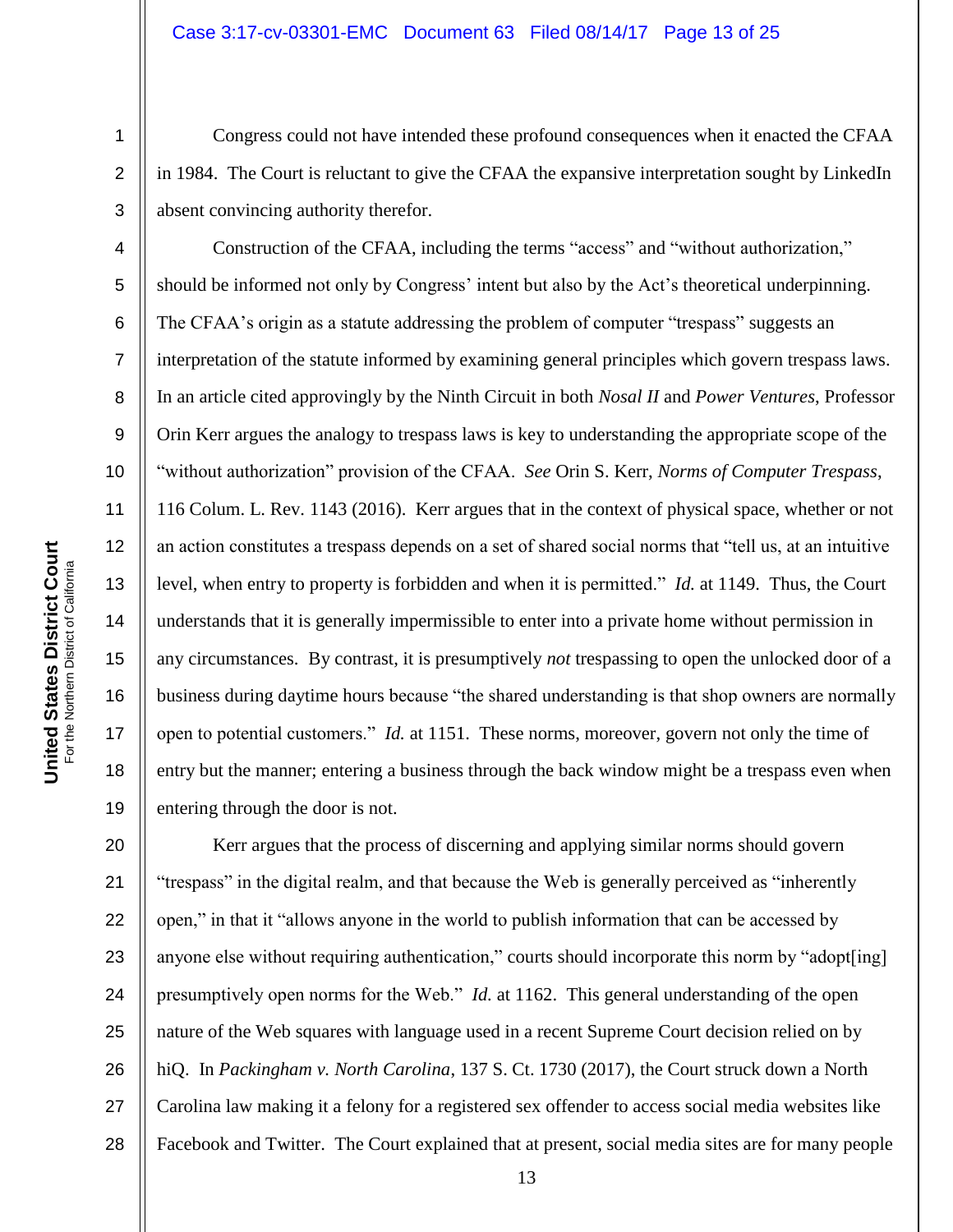1 2 3 4 5 6 7 8 9 10 11 12 13 14 15 16 17 18 19 20 21 22 "the principal sources for knowing current events, checking ads for employment, speaking and listening in the modern public square, and otherwise exploring the vast realms of human thought and knowledge." *Id.* at 1737. The Court's analogy of the Internet in general, and social networking sites in particular, to the "modern public square," *id.*, embraces the social norm that assumes the openness and accessibility of that forum to all comers. *Cf. Ampex Corp. v. Cargle*, 128 Cal. App. 4th 1569, 1576 (2005) ("Web sites that are accessible free of charge to any member of the public where members of the public may read the views and information posted, and post their own opinions, meet the definition of a public forum for purposes of section 425.16 [the California anti-SLAPP statute]."). What would the adoption of such a norm of openness mean for the interpretation of the CFAA? According to Professor Kerr, the upshot is that "authorization," in the context of the CFAA, should be tied to an authentication system, such as password protection: The authorization line should be deemed crossed only when access is gained by bypassing an authentication requirement. An authentication requirement, such as a password gate, is needed to create the necessary barrier that divides open spaces from closed spaces on the Web. This line achieves an appropriate balance for computer trespass law. It protects privacy when meaningful steps are taken to seal off access from the public while also creating public rights to use the Internet free from fear of prosecution. *Id.* at 1161. This approach would square with the results in both *Nosal II* and *Power Ventures*  while avoiding the negative consequences of an overly broad reading of "authorization." In both *Nosal II* and *Power Ventures*, the defendants had bypassed a password authentication system. In that sense, their "access" was, as *Nosal II* explained, clearly "without authorization" within the meaning of the CFAA. And while *Nosal II* stated that the term "authorization" has a plain and

**United States District Court United States District Court** For the Northern District of California For the Northern District of California

23 24 25 26 27 ordinary meaning, that meaning was in the context of determining whether a former employer could control "access" to its *private* data protected by an authentication process. The plain meaning of "authorization" of "access" as analyzed in *Nosal II* is not so plain when viewed in the context of presumptively open public page on the Internet. Where a website or computer owner has imposed a password authentication system to

28 regulate access, it makes sense to apply a plain meaning reading of "access" "without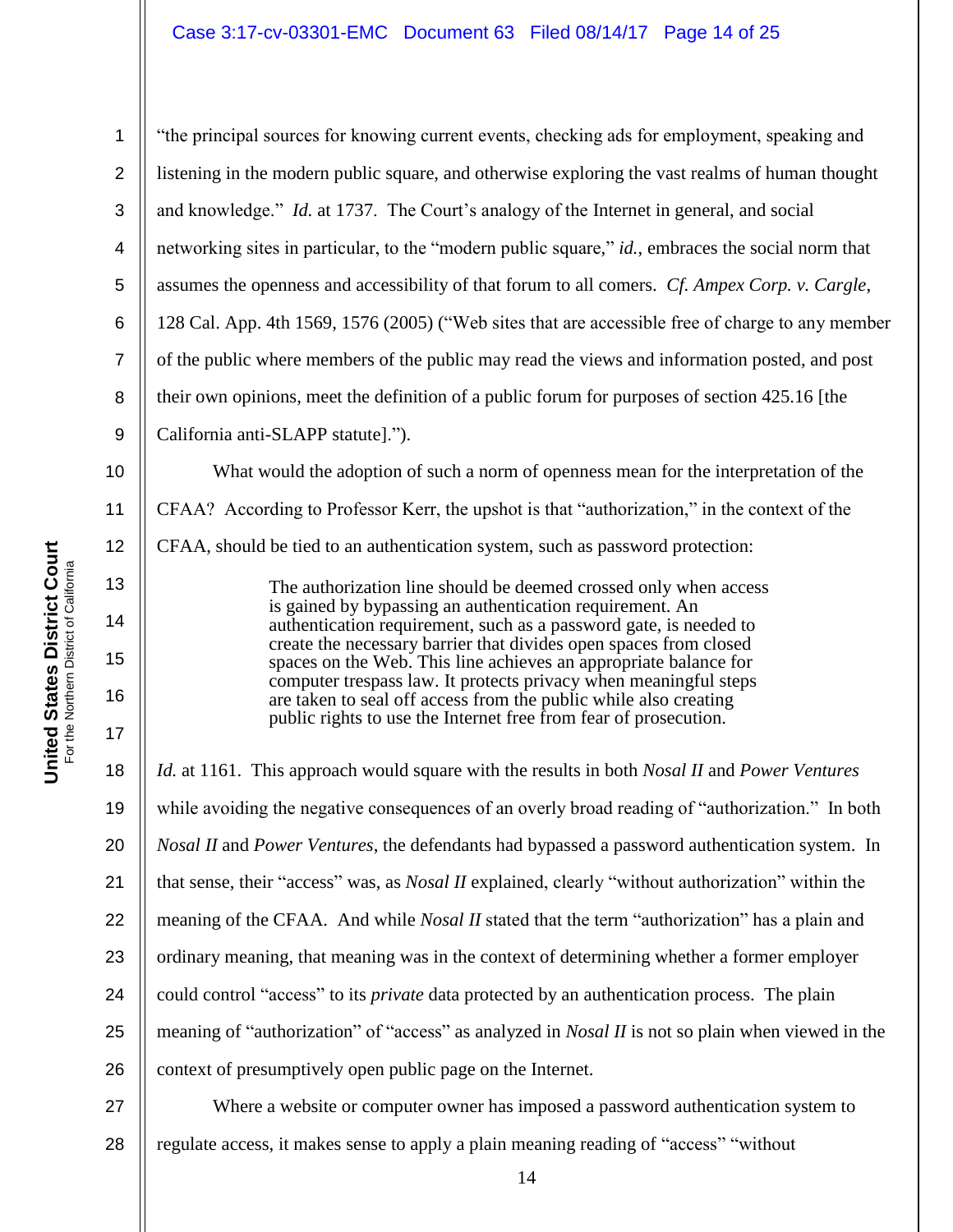authorization" such that "a defendant can run afoul of the CFAA when he or she has no permission to access a computer or when such permission has been revoked explicitly." *Power Ventures*, 844 F.3d at 1067. But, as noted above, in the context of a publicly viewable web page open to all on the Internet, the "plainness" of the meaning of "access" "without authorization" is less obvious. Context matters.

An analogy to physical space, while inevitably imperfect when analyzing the digital world, may be helpful. With respect to a closed space (*e.g.*, behind a locked door which requires a key to pass), the Court intuitively understands that where an individual does not have permission to enter, he would be trespassing if he did so. Even if the door is open to the public for business, the shop owner may impose limits to the manner and scope of access (*e.g.*, by restricting access to a storage or employees-only area). But if a business displayed a sign in its storefront window visible to all on a public street and sidewalk, it could not ban an individual from looking at the sign and subject such person to trespass for violating such a ban. LinkedIn, here, essentially seeks to prohibit hiQ from viewing a sign publicly visible to all.

In sum, viewed in a proper context, the Court has serious doubt whether LinkedIn"s revocation of permission to access the public portions of its site renders hiQ"s access "without authorization" within the meaning of the CFAA. Neither *Nosal I*, *Nosal II*, nor *Power Ventures* so hold.

19 20 21 22 23 24 25 26 27 28 Lastly, with respect to the CFAA, LinkedIn argues in part that what it objects to is not merely hiQ's access to the site, but hiQ's automated scraping of user data. But "authorization," as used in CFAA § 1030(a)(2), is most naturally read in reference to the *identity* of the person accessing the computer or website, not *how* access occurs. *Cf. Nosal I*, 676 F.3d at 857-59 (distinguishing between unauthorized access to versus use of data). Thus, Professor Kerr persuasively argues that where an individual employs an automated program that bypasses a CAPTCHA – a program designed to allow humans but to block "bots" from accessing a site – he has still not entered the website "without authorization." Unlike a password gate, a CAPTCHA does not limit access to certain individuals; it is instead intended "as a way to slow[] a user's access rather than as a way to deny authorization to access." Kerr, *supra*, at 1170. Other

1

2

3

4

5

6

7

8

9

10

11

12

13

14

15

16

17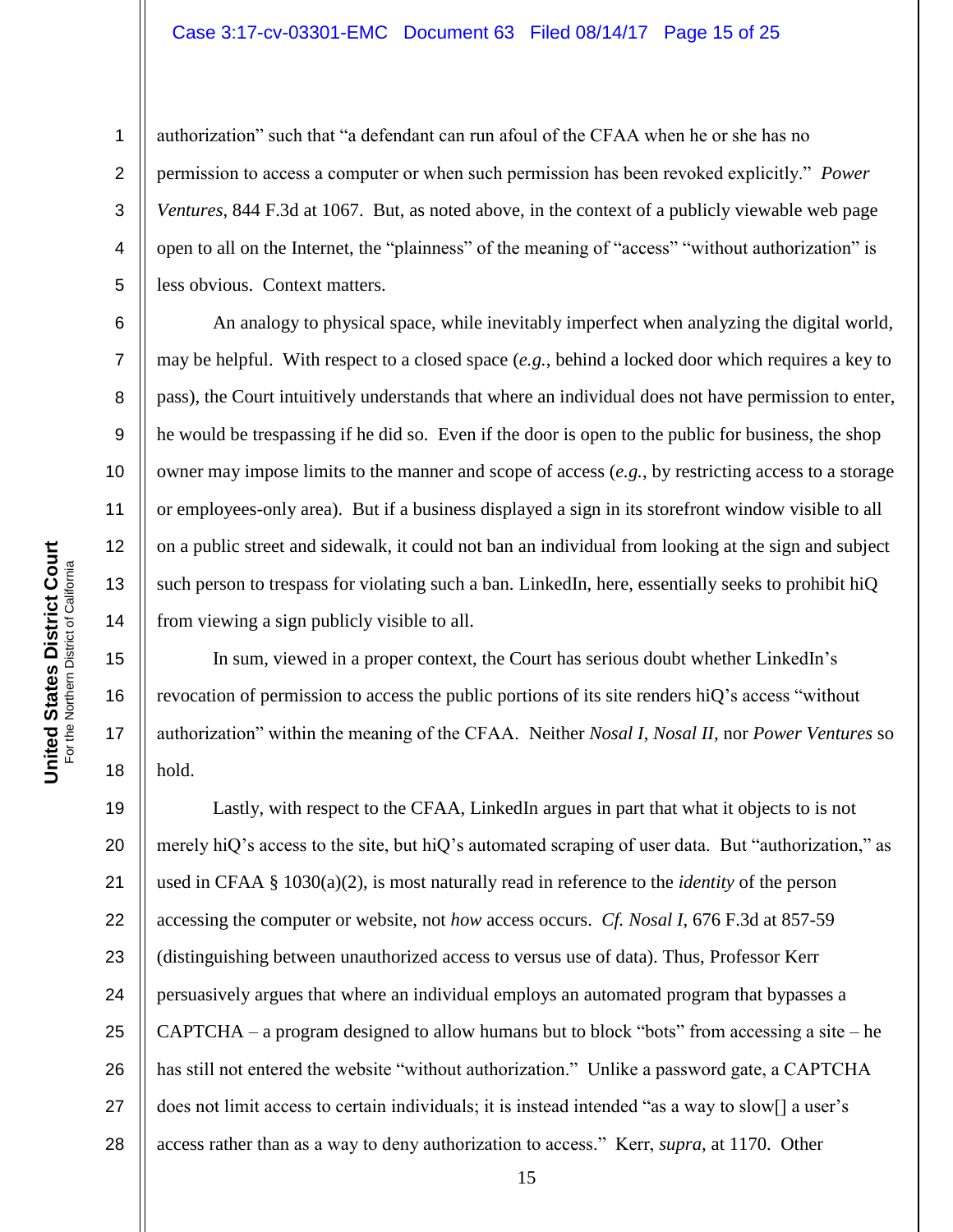measures taken by website owners to block or limit access to bots may be thought of in the same way. A user does not "access" a computer "without authorization" by using bots, even in the face of technical countermeasures, when the data it accesses is otherwise open to the public.  $9$  Thus, under Professor Kerr's analysis, hiQ's circumvention of LinkedIn's measures to prevent use of bots and implementation of IP address blocks does not violate the CFAA because hiQ accessed only publicly viewable data not protected by an authentication gateway.<sup>10</sup>

7 8 9 This is not to say that a website like LinkedIn cannot employ, *e.g.*, anti-bot measures to prevent, *e.g.*, harmful intrusions or attacks on its server. Finding the CFAA inapplicable to hiQ"s actions does not remove all arrows from LinkedIn's legal quiver against malicious attacks.<sup>11</sup>

The Court therefore concludes that hiQ has, at the very least, raised serious questions as to applicability of the CFAA to its conduct.<sup>12</sup> Accordingly, the Court cannot conclude, at this stage,

 $10$  Circumvention of a technological barrier does not automatically give rise to a CFAA violation. *See Nosal II*, 844 F.3d at 1038 (rejecting at least in *dicta* the argument that "the CFAA only criminalizes access where the party circumvents a technological access barrier").

17 18 19 20 21 22  $11$  In addition to technological self-help, LinkedIn may be able to pursue other legal remedies. For example, LinkedIn argues that if it cannot invoke the CFAA to prevent unauthorized access by bots, it may be left open to denial of service attacks. However, the CFAA creates liability against "[w]hoever" – whether access is authorized or not – "causes the transmission of a program, information, code, or command, and as a result of such conduct, intentionally causes damage without authorization, to a protected computer." 18 U.S.C.  $\S$  1030(a)(5)(A). Additionally, such attacks are likely remediable under, *e.g.*, the common law tort of trespass to chattel. Trespass to chattel requires a plaintiff to prove that a defendant intentionally interfered with plaintiff"s use or possession of personal property, with resultant injury. *See* California Civil Jury Instructions 2101; *Itano v. Colonial Yacht Anchorage*, 267 Cal. App. 2d 84, 90 (1968). California Courts have recognized that trespass to chattel may be accomplished through purely electronic means. *See Thrifty-Tel, Inc. v. Bezenek*, 46 Cal. App. 4th 1559 (1996) (upholding trespass to chattel verdict in favor of plaintiff where defendants "employed computer technology" to crack access and authorization codes and make long-distance phone calls without paying for them).

24 25

23 26 27 28  $12$  hiO also argues that the interpretation of the CFAA that LinkedIn urges should be rejected under the canon of constitutional avoidance, because it raises potentially serious problems under the First Amendment. *See Edward J. DeBartolo Corp. v. Florida Gulf Coast Bldg. & Constr. Trades Council*, 485 U.S. 568, 575 (1988) ("[W]here an otherwise acceptable construction of a statute would raise serious constitutional problems, the Court will construe the statute to avoid such problems unless such construction is plainly contrary to the intent of Congress."). Because the Court rejects LinkedIn"s interpretation on the grounds discussed above, it need not reach hiQ"s First Amendment arguments. The Court observes, however, that the threshold issue of state action presents a serious hurdle to any direct First Amendment claim against LinkedIn in this case. *See,* 

1

2

3

4

5

6

10

11

12

13

14

15

 $\overline{a}$ 9 To take the analogy above another step, when a business displays a sign in a storefront window for the public to view, it may not prohibit on pain of trespass a viewer from photographing that sign or viewing it with glare reducing sunglasses.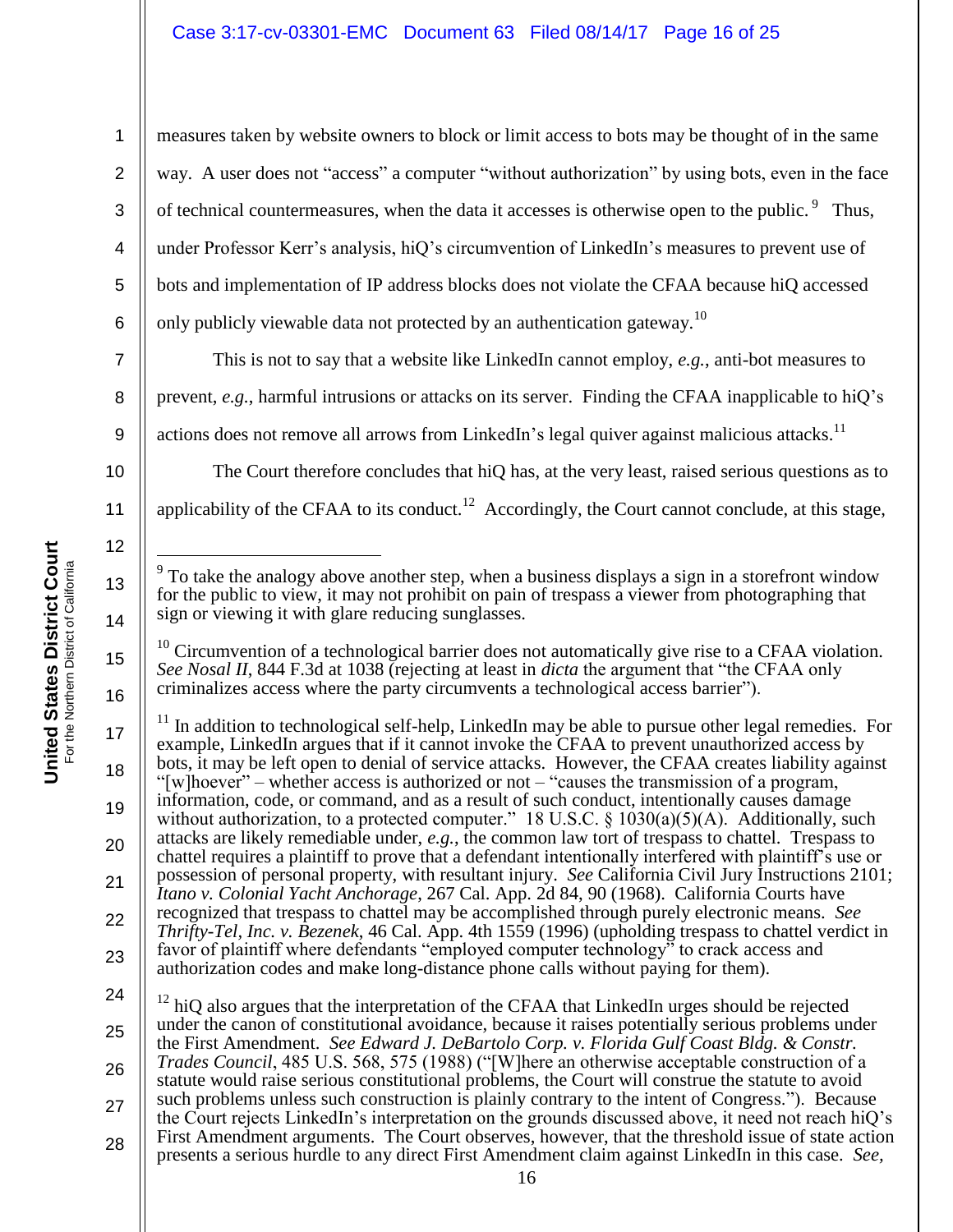2 3 4 that the CFAA preempts hiQ"s affirmative claims under state law. The question then is whether hiQ is entitled to preliminary injunctive relief not only against enforcement of the CFAA but also against the use of technological barriers. To obtain such relief, hiQ would have to raise at least serious questions as to whether it has rights under state laws which are violated by LinkedIn"s conduct. The Court thus turns to those state claims.<sup>13</sup>

7 8 9 10 11 12 13 14 15 16 17 18 19 20 21 22 23 24 25 1 *e.g., Brunette v. Humane Society of Ventura County*, 294 F.3d 1205, 1210 (9th Cir. 2002) (private party may be deemed to have engaged in state action if it is a willful participant in joint action with the government; if the government has insinuated itself into a position of interdependence with it; and if it performs functions traditionally and exclusively reserved to the states); *Brentwood Academy v. Tennessee Secondary School Athletic Ass'n*, 531 U.S. 288, 300-301 (2001) (state action may be found where private entity is controlled by an agency of the state, when its activity results from the state"s exercise of coercive power, when the state provides encouragement, or when government is "entwined" in the entity's policies, management, or control). LinkedIn is not a state official or governmental agency; it is a private party and there is no evidence that the CFAA has served to compel or encourage LinkedIn to withdraw hiQ"s authorization to access its website. Compare *Brentwood Academy*, 531 U.S. at 300 (private party"s actions may be characterized as state action "when the State provides significant encouragement, either overt or covert") (citation and quotation omitted) with *Blum v. Yaretsky*, 457 U.S. 991, 1005 (1982) (nursing homes" decisions to discharge patients were not state action because they were made by private parties according to professional standards not established by the state, and the simple fact "[t]hat the State responds to such actions by adjusting benefits does not render it *responsible* for those actions"). However, the same interpretation of the statute would apply uniformly to both civil and criminal actions, s*ee supra* n.7, and a criminal prosecution under the CFAA would undoubtedly constitute state action. Thus, because the act of viewing a publicly accessible website is likely protected by the First Amendment (*see, e.g., Packingham*, 137 S.Ct. at 1737 (statute"s prohibition on sex offender access to social media websites raised serious First Amendment concerns because, *inter alia*, "[s]ocial media allows users to gain access to information . . . ."); *Kleindienst v. Mandel*, 408 U.S. 753, 762-63 (1972) (noting the "variety of contexts [in which] this Court has referred to a First Amendment right to receive information and ideas") (quotation omitted); *First Nat'l Bank of Boston v. Bellotti*, 435 U.S. 765, 782 (1978) (the First Amendment plays a role to protect "not only" "individual self-expression but also . . . affording public access to discussion, debate, and the dissemination of information and ideas"); *Board of Edu., Island Trees Union Free School Dist. No. 26 v. Pico*, 457 U.S. 853, 867 (1982) (noting that the right to receive information "is an inherent corollary of the rights of free speech and press that are explicitly guaranteed by the Constitution"); *cf. Branzburg v. Hayes*, 408 U.S. 665, 684-85 (1972) (explaining that "[n]ewsmen have no constitutional right of access to the scenes of crime or disaster when the general public is excluded," perhaps suggesting that the right extends at least to information to which the general public has access), the doctrine of constitutional avoidance might well be properly considered in interpreting the CFAA, even if the First Amendment were not directly implicated in this particular case. *See Sosa v. DIRECTV, Inc.*, 437 F.3d 923, 932, 942 (9th Cir. 2006) (statute should be construed to avoid burdening First Amendment interests where possible). The doctrine of constitutional avoidance, if applicable, would substantiate the Court"s doubt about the applicability of the CFAA to hiQ"s conduct.

26 27 28  $13$  For the same reasons, the Court concludes that hiQ has raised serious questions about whether provisions of the California analog to the CFAA, California Penal Code  $\hat{\S}$  502, referring to unauthorized access apply to the conduct here. *Cf. Chrisman v. City of Los Angeles*, 155 Cal.App.4th 29, 34 (2007) (noting that "[s]ection 502 defines "access" in terms redolent of "hacking" or breaking into a computer"). Though the statute also includes a provision that

1

5

6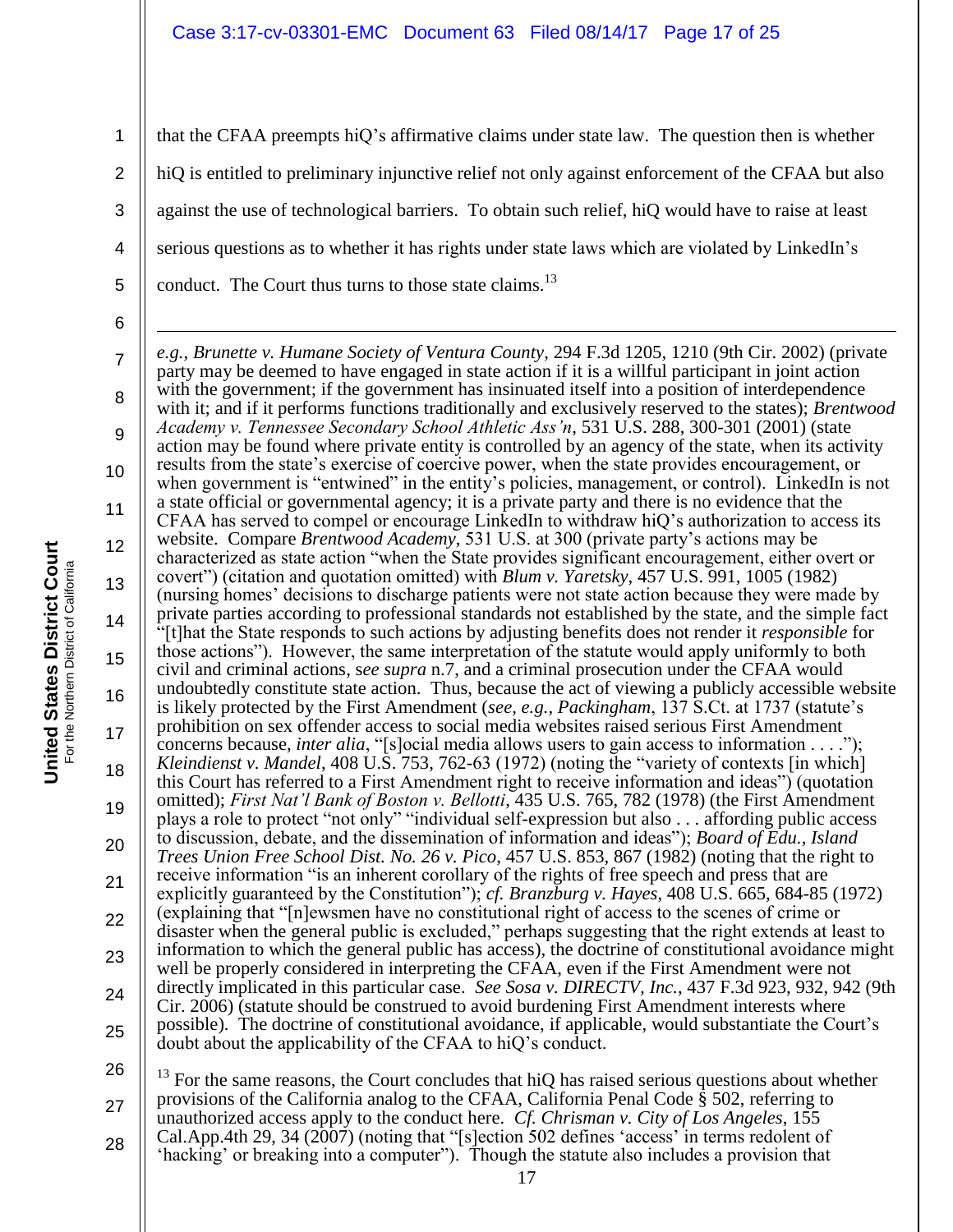2

3

4

5

6

7

8

9

10

11

12

13

14

15

1

1

# 2. California Constitutional Claim

hiQ argues that LinkedIn's actions violate California's constitutional free speech protections. Article I, Section 2 of the California Constitution provides that "[e]very person may freely speak, write, and publish his or her sentiments on all subjects." The California Supreme Court has long recognized that this provision confers broader free speech rights than those provided by the First Amendment. *See Dailey v. Superior Court of City & Cty. of San Francisco*, 112 Cal. 94, 97-98 (1896). In particular, unlike the First Amendment, California"s provision is not limited to restraining state entities. The California Supreme Court, in its landmark decision in *Robins v. Pruneyard Shopping Ctr.*, 23 Cal. 3d 899, 905 (1979), held that the state's guarantee of free expression may take precedence over the rights of private property owners to exclude people from their property. *Robins* concerned attempts by a large shopping mall to exclude individuals engaging in political speech. In holding that this speech was protected by the state constitution, the court emphasized the importance of the shopping mall as a public forum and center of community life, a place where "25,000 persons are induced to congregate daily to take advantage of the numerous amenities offered." *Id.* at 910.

16 17 18 19 20 21 22 23 24 25 26 hiQ argues that LinkedIn is an internet-age equivalent to the Pruneyard Shopping Center. hiQ notes that like the shopping center, "LinkedIn opens the public profile section of its website to the public. LinkedIn promises its members that the public profiles on its site can be viewed by everyone." Motion at 17. Moreover, LinkedIn "expressly holds itself out as a place "to meet, exchange ideas, [and] learn,'... making it a modern-day equivalent of the shopping mall or town square, a marketplace of ideas on a previously unimaginable scale." *Id.* For that reason, hiQ argues, it has a right under the California Constitution to access that marketplace on equal terms with all other people and that LinkedIn's private property rights in controlling access to its computers cannot take precedence. *Cf. Nicholson v. McClatchy Newspapers*, 177 Cal.App.3d 509, (1986) (concluding that under federal case-law, "[w]hile reporters are not privileged to

<sup>27</sup> 28 prohibits "knowingly access[ing] and without permission tak[ing], cop[ying], or mak[ing] use of any data from a computer, computer system, or computer network," Cal. Pen. Code  $\frac{1}{5}$  502(c)(2), the Court similarly concludes there are serious questions about whether these provisions criminalize viewing public portions of a website.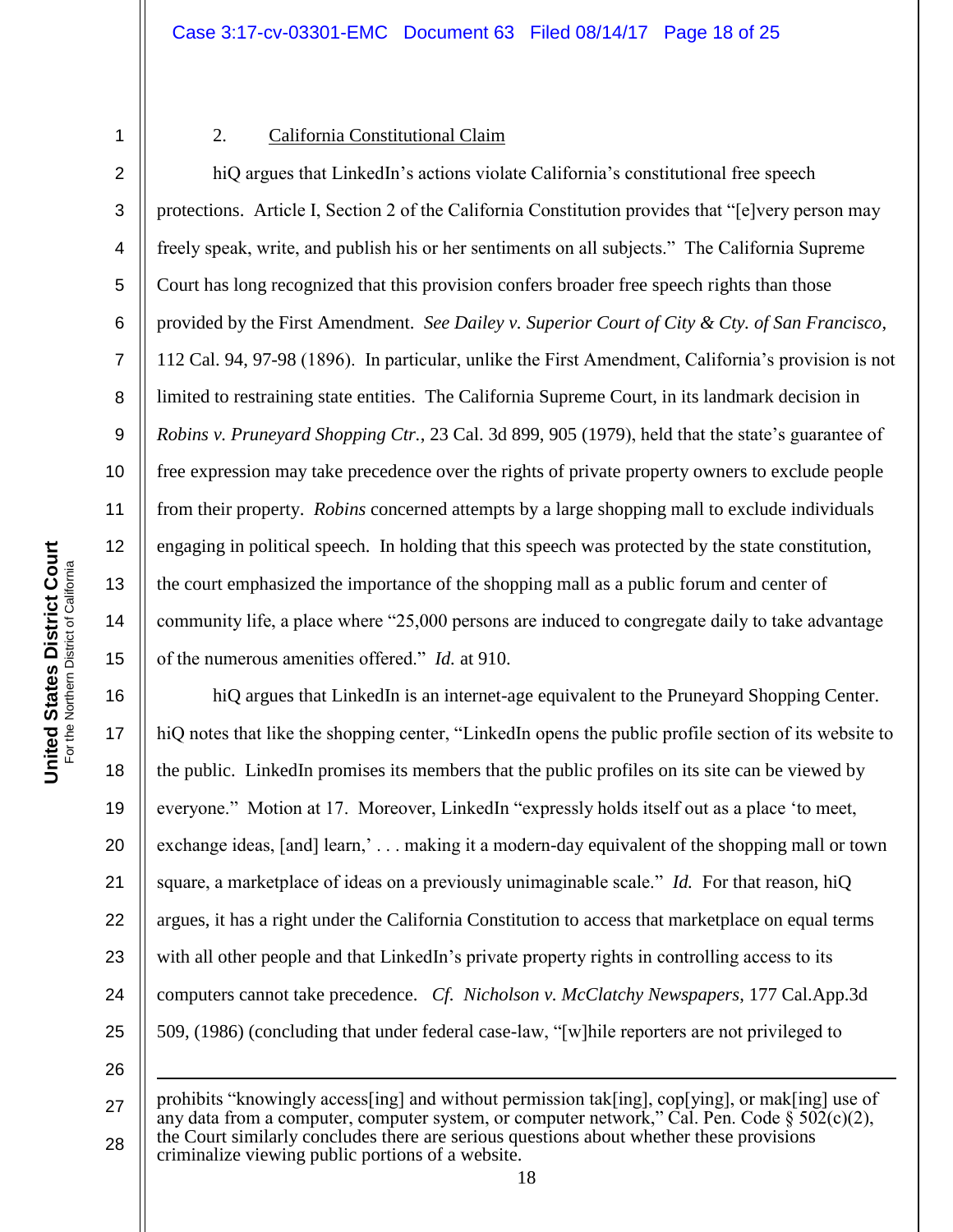#### Case 3:17-cv-03301-EMC Document 63 Filed 08/14/17 Page 19 of 25

1

2

3

4

5

6

7

8

9

10

11

12

14

15

16

17

18

19

20

21

22

23

24

25

26

commit crimes and independent torts in gathering the news, and the press has no special constitutional right of access to information, "news gathering is not without its First Amendment protections"") (quoting *Branzburg*, 408 U.S. at 707). *See generally Beeman v. Anthem Prescription Management, LLC, 58 Cal.4th 329, 341 (2013)* ("The state Constitution's free speech provision is at least as broad as and in some ways is broader than the comparable provision of the federal Constitution"s First Amendment.") (citations and quotations omitted); *Dailey*, *supra,* 112 Cal. at 97-98.

13 No court has expressly extended *Pruneyard* to the Internet generally. Although the California Supreme Court has held that, under *Pruneyard*, "the actions of a private property owner constitute state action for purposes of California"s free speech clause only if the property is freely and openly accessible to the public," *Golden Gateway Center v. Golden Gateway Tenants Assn.*, 26 Cal.4th 1013, 1033 (2001), this discussion occurred in the context of real property. Though certain spaces on the Internet share important characteristics of the traditional public square, *see*, *e.g.*, *Packingham*, 137 S. Ct. at 1737 (characterizing social network sites as "the modern public square"), at this juncture, the Court has doubts about whether *Pruneyard* may be extended wholesale into the digital realm of the Internet. No court has had occasion to so hold or to consider the reach and potentially sweeping consequences of such a holding. For instance, would all publicly viewable websites on the Internet be subject to constitutional constraints regardless of size of the business? Does *Pruneyard*, which involves a single owner of the public forum (the shopping center), apply to a website which constitutes only a portion of the Internet and where there is no single controlling entity? Would the entire Internet or only a particular collection of websites constitute a public forum? If the Internet were a public forum governed by constitutional speech, would social network sites such as Facebook be prohibited from engaging in any contentbased regulation of postings? The analogy between a shopping mall and the Internet is imperfect, and there are a host of potential "slippery slope" problems that are likely to surface were *Pruneyard* to apply to the Internet.

27 28 It is true that a number of California state courts have determined that publicly accessible websites may constitute public fora within the meaning of the state's anti-SLAPP law. In *Ampex*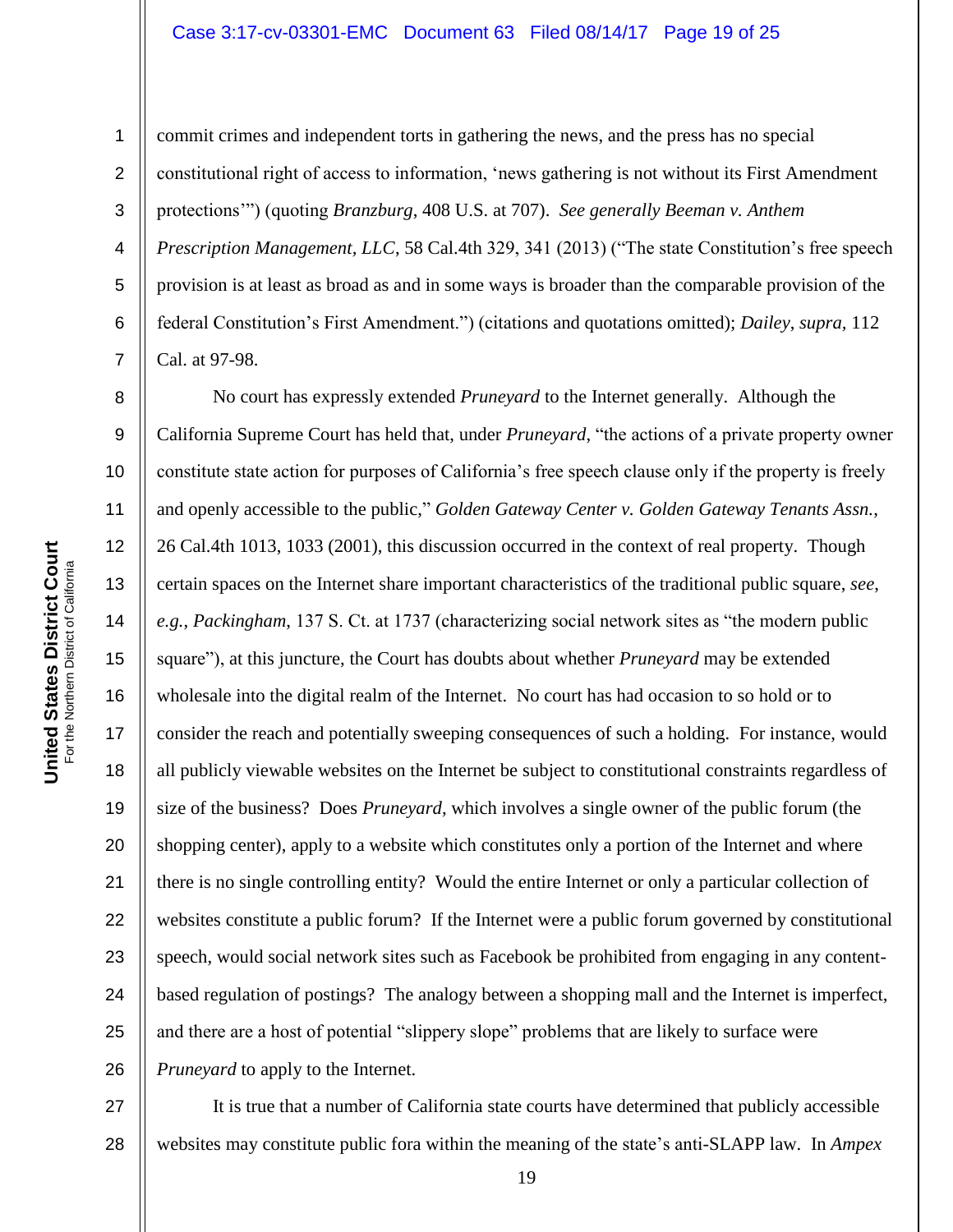*Corp.*, the California Court of Appeal held that postings made on an internet message board constituted speech in a public forum for the purposes of the statute. The court explained that "[t]he term "public forum" includes forms of public communication other than those occurring in a physical setting. Thus the electronic communication media may constitute public forums. Web sites that are accessible free of charge to any member of the public where members of the public may read the views and information posted, and post their own opinions, meet the definition of a public forum *for purposes of section 425.16*." *Ampex Corp.*, 128 Cal. App. 4th at 1576 (emphasis added). The reach of the anti-SLAPP statute is broader than the scope of constitutionally protected speech; it applies to a cause of action arising from an act "in furtherance of" the person's right of free speech under the constitution. Cal. Civ. Proc. Code § 425.16(b); *Ampex Corp.*, 128 Cal. App. 4th at 1575; *cf. Lieberman v. KCOP Television, Inc.*, 110 Cal. App. 4th 156, 166, 1 Cal. Rptr. 3d 536, 542 (2003) (explaining that the anti-SLAPP law"s protections are "not limited to the exercise of [the] right of free speech, but to all conduct *in furtherance* of the exercise of the right to free speech in connection with a public issue" (emphasis in original)).

15 16 17 18 19 20 21 22 23 Similarly, in *Barrett v. Rosenthal*, 40 Cal.4th 33 (2006), two physicians brought an action for libel and libel per se against a health activist who had posted messages attacking the physicians" character to publicly accessible Internet newsgroups. The California Supreme Court agreed with the Court of Appeals that "[w]eb sites accessible to the public . . . are 'public forums' for the purposes of the anti-SLAPP statute." *Id.* at 41 n.4. As in *Ampex*, however, this holding was limited to whether the defendant could invoke the anti-SLAPP statute's protections. Indeed, the Court of Appeals in that case had treated the speech in question as "act or acts . . . taken "*in furtherance* of [her] right of petition or free speech"" under the anti-SLAPP law. *Barrett v. Rosenthal*, 9 Cal.Rptr.3d 142, 149 (Ct. App. 2004) (emphasis added).

24 25 26 27 28 Because the anti-SLAPP statute protects conduct beyond constitutionally protected speech itself, neither *Ampex Corp.* nor *Barrett* can be read to hold that the Internet generally is a public forum subject to Art. I, Section 2 of the California Constitution. In light of the potentially sweeping implications discussed above and the lack of any more direct authority, the Court cannot conclude that hiQ has at this juncture raised "serious questions" that LinkedIn"s conduct violates

1

2

3

4

5

6

7

8

9

10

11

12

13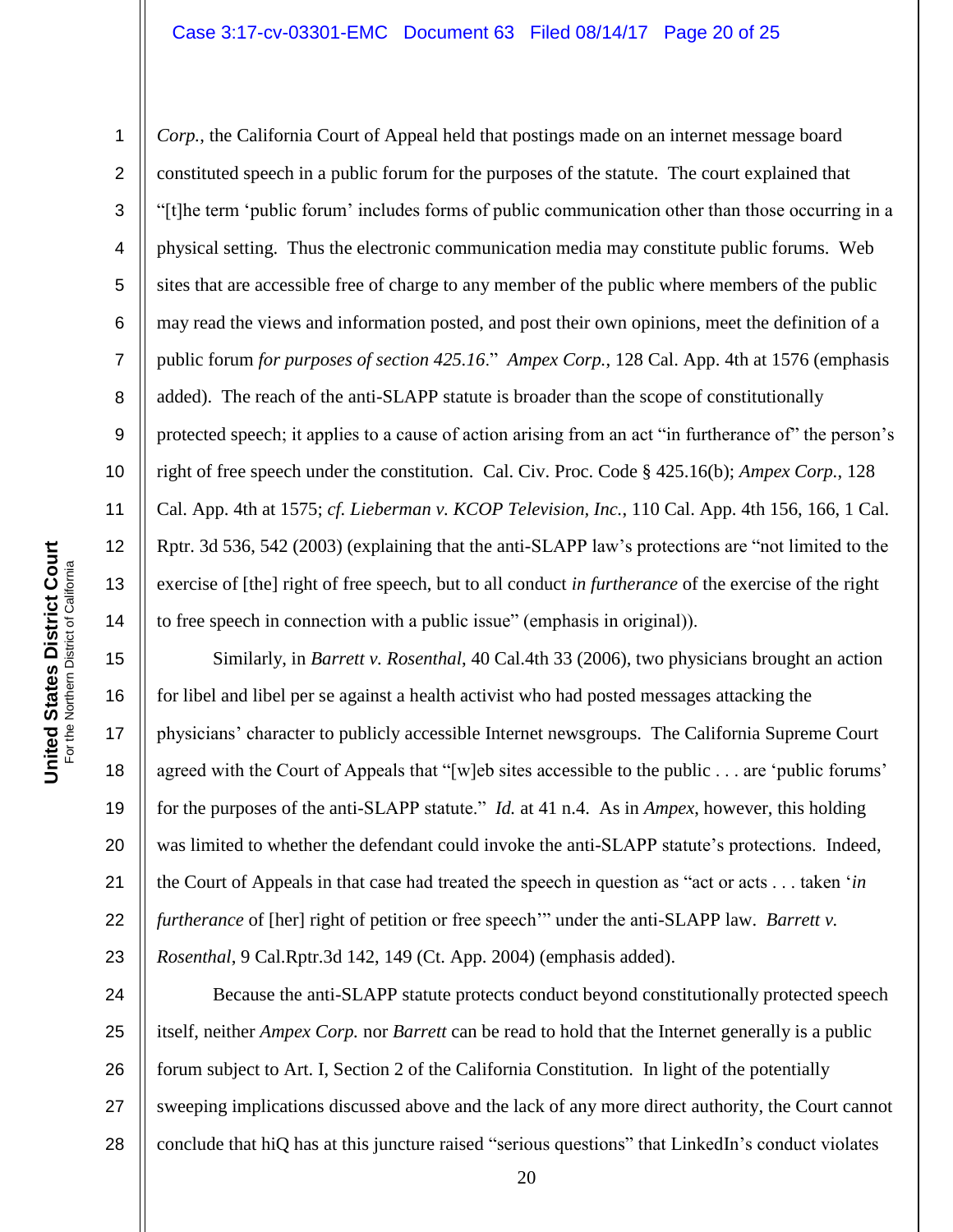its constitutional rights under the California Constitution.

3. UCL Claim

hiQ next argues that LinkedIn's decision to block its access to member data was made for an impermissible anticompetitive purpose – namely that it wants to monetize this data itself with a competing product – and that its conduct therefore constitutes "unfair" competition under California"s Unfair Competition Law ("UCL"), Cal. Bus. & Prof. Code § 17200 *et seq*.

The UCL broadly prohibits any "unlawful, unfair or fraudulent business act or practices." *Id.* Practices are "unfair" when grounded in "some legislatively declared policy or proof of some actual or threatened effect on competition." *Cel-Tech Commc'ns, Inc. v. Los Angeles Cellular Tel. Co.*, 20 Cal. 4th 163, 187 (1999). One such set of policies are those embodied in the federal antitrust laws. *Id.*; *see also Blank v. Kirwan*, 39 Cal. 3d 311, 320 (1985) (noting that California law looks to the Sherman Act for guidance). Significantly, however, "unfair" practices under the UCL are not limited to actual antitrust violations, but also include "conduct that threatens an incipient violation of an antitrust law, or violates the policy or spirit of one of those laws because its effects are comparable to or the same as a violation of the law, or otherwise significantly threatens or harms competition." *Cel-Tech*, 20 Cal. 4th at 187.

17 18 19 20 21 22 23 24 25 26 hiQ argues that LinkedIn's conduct violates the spirit of the antitrust laws in two ways: First, "LinkedIn is unfairly leveraging its power in the professional networking market to secure an anticompetitive advantage in another market – the data analytics market." Motion at 11. hiQ asserts that LinkedIn is taking advantage of its dominant position in the field of professional networking to secure a competitively unjustified advantage in a different market. Second, hiQ argues that LinkedIn"s conduct violates the "essential facilities" doctrine, "which precludes a monopolist or attempted monopolist from denying access to a facility it controls that is essential to its competitors." *Id.* at 12. The Court agrees that hiQ has raised serious questions with respect to its claim that LinkedIn is unfairly leveraging its power in the professional networking market for an anticompetitive purpose.

27 28 The Sherman Act prohibits companies from leveraging monopoly power to "foreclose competition or gain a competitive advantage, or to destroy a competitor." *Otter Tail Power Co. v.* 

1

2

3

4

5

6

7

8

9

10

11

12

13

14

15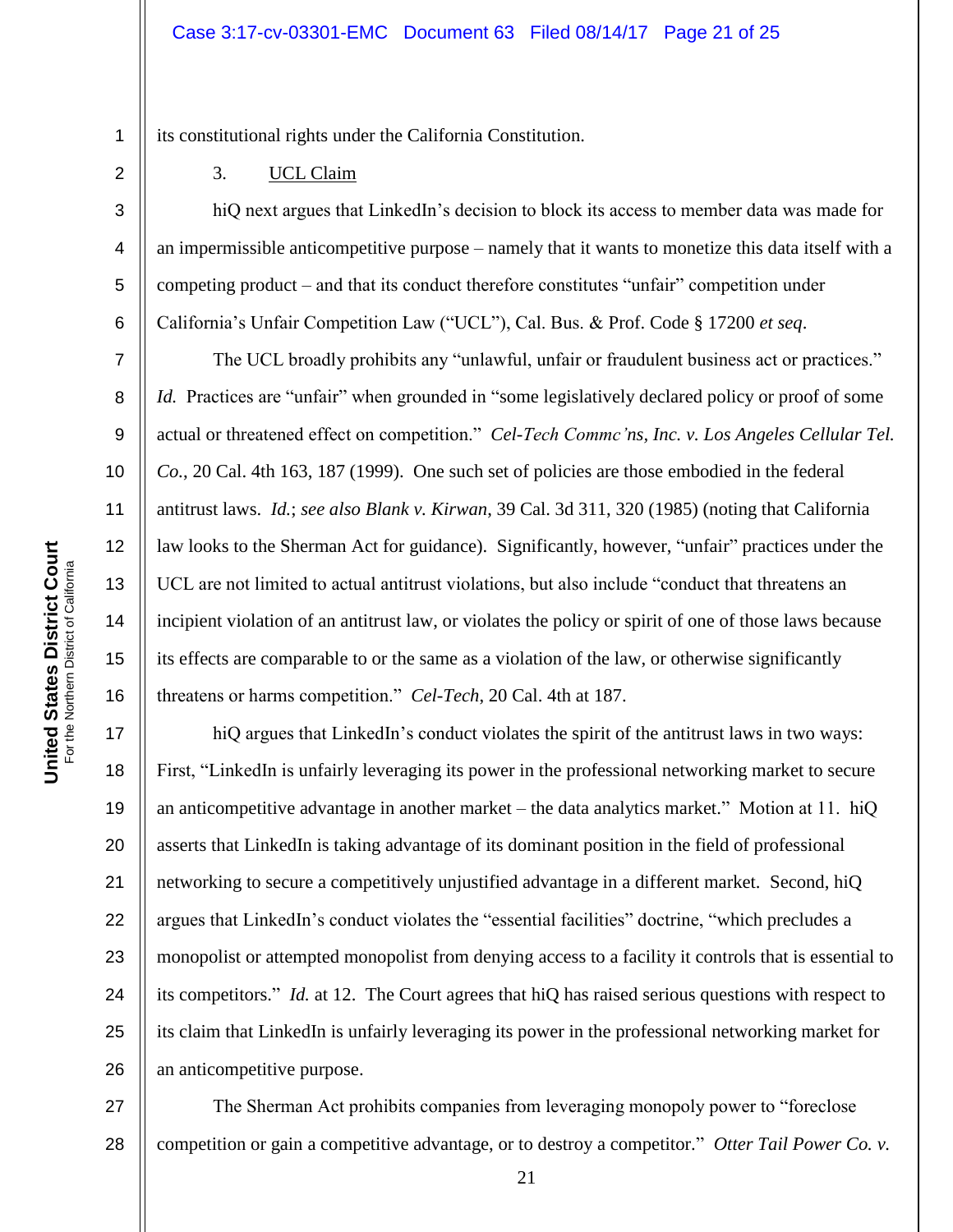*United States*, 410 U.S. 366, 377 (1973). In this case, hiQ plausibly asserts that LinkedIn enjoys a position as the dominant power in the market of professional networking. Furthermore, hiQ has presented evidence that LinkedIn is seeking to compete with hiQ in the market of data analytics. In a news segment airing on national television on June 21, 2017, LinkedIn"s CEO announced that "[w]hat LinkedIn would like to do is leverage all this extraordinary data we"ve been able to collect by virtue of having 500 million people join the site . . . to make sure that each individual member has information about where those jobs are" and that "[f]or employers, [the goal is to provide] an understanding of what skills they"re gonna need to be able to continue to grow, and where that talent exists." Docket No. 34 (Gupta Decl.) Ex. U. at 2. In other words, LinkedIn appears to be developing a product that competes directly with hiQ"s Skill Mapper product, which helps employers understand what skills the members of their workforces possess. There is thus a plausible inference that LinkedIn terminated hiQ"s access to its public member data in large part because it wanted exclusive control over that data for its own business purposes; as noted above, hiQ faces an existential threat. That inference is supported by the timing of the commencement of its employer product which appears to coincide roughly with its terminating hiQ"s access.

16 17 18 19 20 21 22 23 24 25 LinkedIn argues that it acted solely out of concern for member privacy, but, as discussed above, that argument is put in question by the fact that LinkedIn itself makes user data available to third parties. hiQ also points to other litigation in which LinkedIn has taken the position that its members have no privacy interest in the information they choose to make public. In *Perkins v. LinkedIn Corp.*, No. 13-cv-4303-LHK (N.D. Cal.), LinkedIn members brought a putative class action against LinkedIn alleging that it wrongfully harvested their contacts" email addresses and repeatedly sent emails soliciting them to join LinkedIn without the members" consent. LinkedIn argued that its communications included only information which the plaintiffs in that case had "chos[en] to make public." Gupta Decl. Ex. W at 23. Of course, hiQ here seeks also to collect only information which users have chosen to make public.

26 27 28 To be sure, LinkedIn may well be able to demonstrate it was not motivated by anticompetitive purposes and that there is in fact no threatened anti-trust violation; instead, it is motivated by a desire to preserve user privacy preferences and its users' trust. But, hiQ has

1

2

3

4

5

6

7

8

9

10

11

12

13

14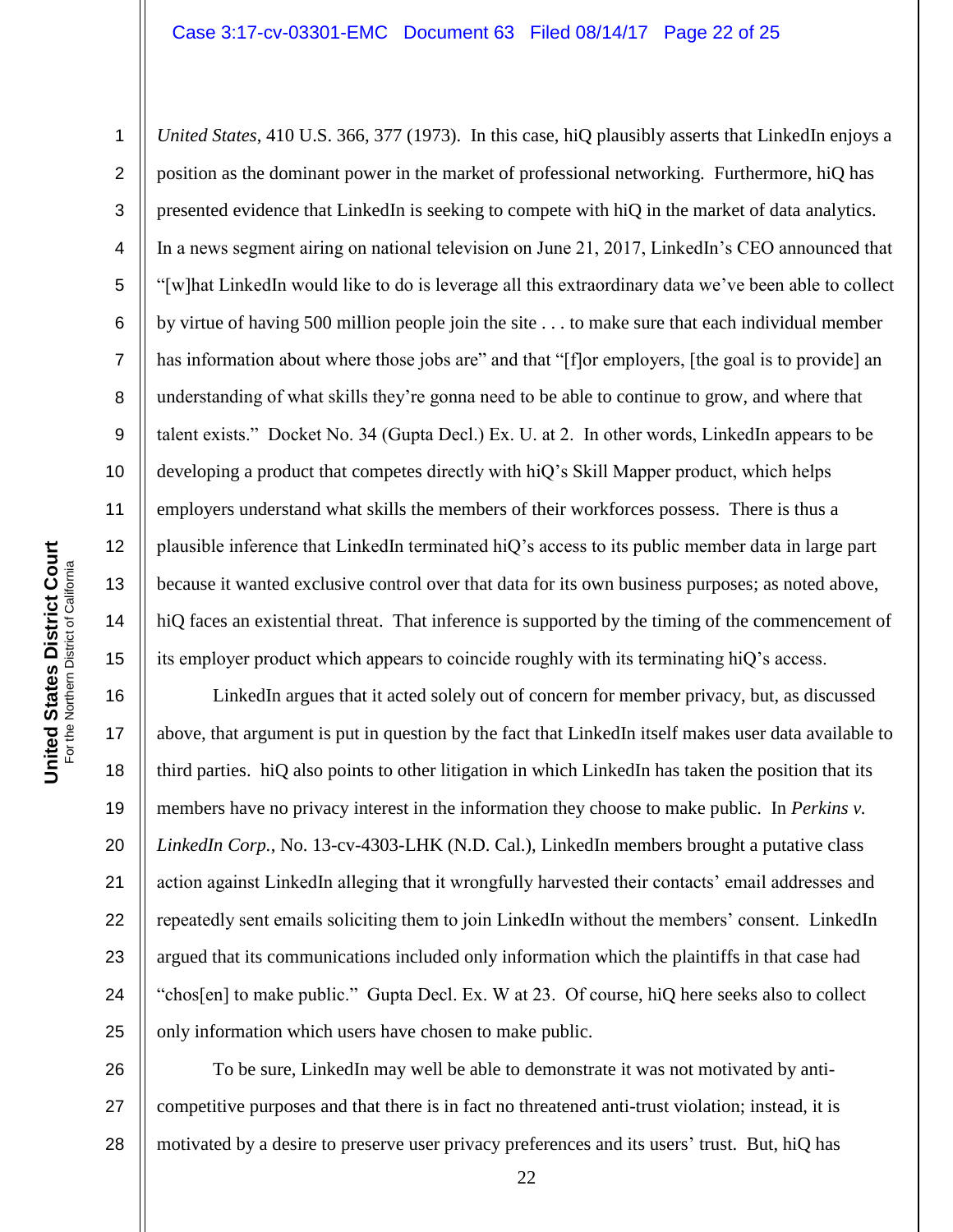presented some evidence supporting its assertion that LinkedIn"s decision to revoke hiQ"s access to its data was made for the purpose of eliminating hiQ as a competitor in the data analytics field, and thus potentially "violates the policy or spirit" of the Sherman Act. *Cel-Tech*, 20 Cal. 4th at 187. While hiQ will have to do much more to prove such a claim, it has raised at least serious enough questions on the merits of its UCL claim at this juncture to support the issuance of a preliminary injunction.

1

2

3

4

5

6

7

9

11

## 4. Promissory Estoppel

8 10 12 13 14 15 16 17 18 Lastly, hiQ argues that it is likely to prevail on claims under the common law of promissory estoppel.<sup>14</sup> This claim appears meritless. hiQ bases its promissory estoppel on LinkedIn"s alleged promise to its users that they control the visibility of their data. By restricting hiQ's access to public member data, hiQ contends that LinkedIn has reneged on that promise with respect to members who want their data to be publicly available to all viewers. But the fact that a user has set his profile to public does not imply that he wants any third parties to collect and use that data for all purposes, and there is no indication that LinkedIn has made any promises to users that their data may be used in that way. Thus, LinkedIn"s restrictions in hiQ"s collection do not violate any promise made to its users. Moreover, hiQ has not cited any authority applying promissory estoppel to a promise made to someone *other* than the party asserting that claim. For instance, hiQ does not claim to be a cognizable third party beneficiary of such promise or that even that a third party beneficiary doctrine applies to promissory estoppel.

## C. Public Interest

21 22 23 At the final step of its preliminary injunction analysis, the Court must consider where the public interest lies. Here, each party contends that the public interest favors its position, because each party believes that its position will maximize the free flow of information. hiQ argues that a

24

 $\overline{a}$ 

19

20

25 26  $14$  hiQ also asserts a common law claim of tortious interference with contract, but the California Supreme Court has held that such a claim is foreclosed as long as the defendant "had a legitimate business purpose which justified its actions." *Quelimane Co. v. Stewart Title Guar. Co.*, 19 Cal. 4th 26, 57 (1998). For that reason, the analysis of the tortious interference claim simply overlaps

- 27 with the analysis of the unfair competition claim: if LinkedIn acted for an improper anticompetitive purpose, then the tortious interference claim may lie; if, on the other hand, it acted
- 28 out of legitimate concern for member privacy, then the claim fails.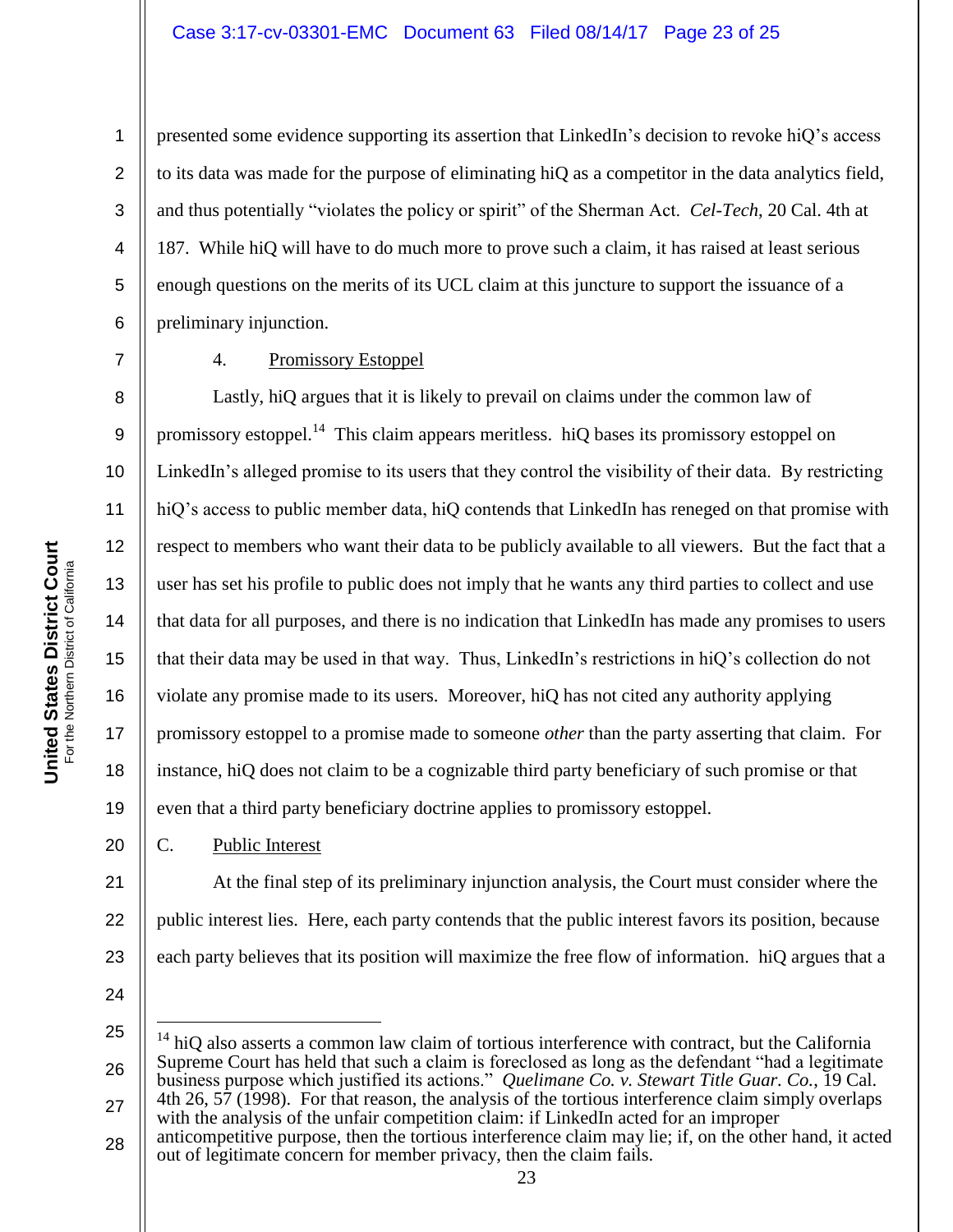private party should not have the unilateral authority to restrict other private parties from accessing information that is otherwise available freely to all. Granting such authority, hiQ argues, would raise serious constitutional questions, as it would delegate to private parties the sole authority to decide who gets to participate in the marketplace of ideas located in the "modern public square" of the Internet. Moreover, at issue is the right to receive and process publicly available information. In view of the vast amount of information publicly available, the value and utility of much of that information is derived from the ability to find, aggregate, organize, and analyze data.

LinkedIn, by contrast, argues that in addition to safeguarding its users" privacy, *its* position is actually the speech-maximizing position. It contends that if its users knew that their data was freely available to unrestricted collection and analysis by third parties for any purposes, they would be far less likely to make such information available online. Granting an injunction, therefore, will have a substantial chilling effect on the very speech that makes the Internet the modern equivalent of the public square.

For present purposes, the Court concludes that the public interest favors hiQ"s position. As explained above, the actual privacy interests of LinkedIn users in their *public* data are at best uncertain. It is likely that those who opt for the public view setting expect their public profile will be subject to searches, date mining, aggregation, and analysis. On the other hand, conferring on private entities such as LinkedIn, the blanket authority to block viewers from accessing information publicly available on its website for any reason, backed by sanctions of the CFAA, could pose an ominous threat to public discourse and the free flow of information promised by the Internet.

22 23 24 25 26 Finally, given the Court's holding that hiQ has raised serious questions that LinkedIn's behavior may be anticompetitive conduct in violation of California"s Unfair Competition Law, a preliminary injunction leans further in favor of the public interest. *See*, *e.g.*, *American Exp. Co. v. Italian Colors Restaurant*, 133 S.Ct. 2304, 2313 (2013) (noting "the public interest in vigilant enforcement of the antitrust laws").

#### **IV. CONCLUSION**

24

In sum, the Court concludes that: (1) the balance of hardships tips sharply in hiQ's favor;

United States District Court<br>For the Northern District Galifornia **United States District Court** For the Northern District of California 1

2

3

4

5

6

7

8

9

10

11

12

13

14

15

16

17

18

19

20

21

27